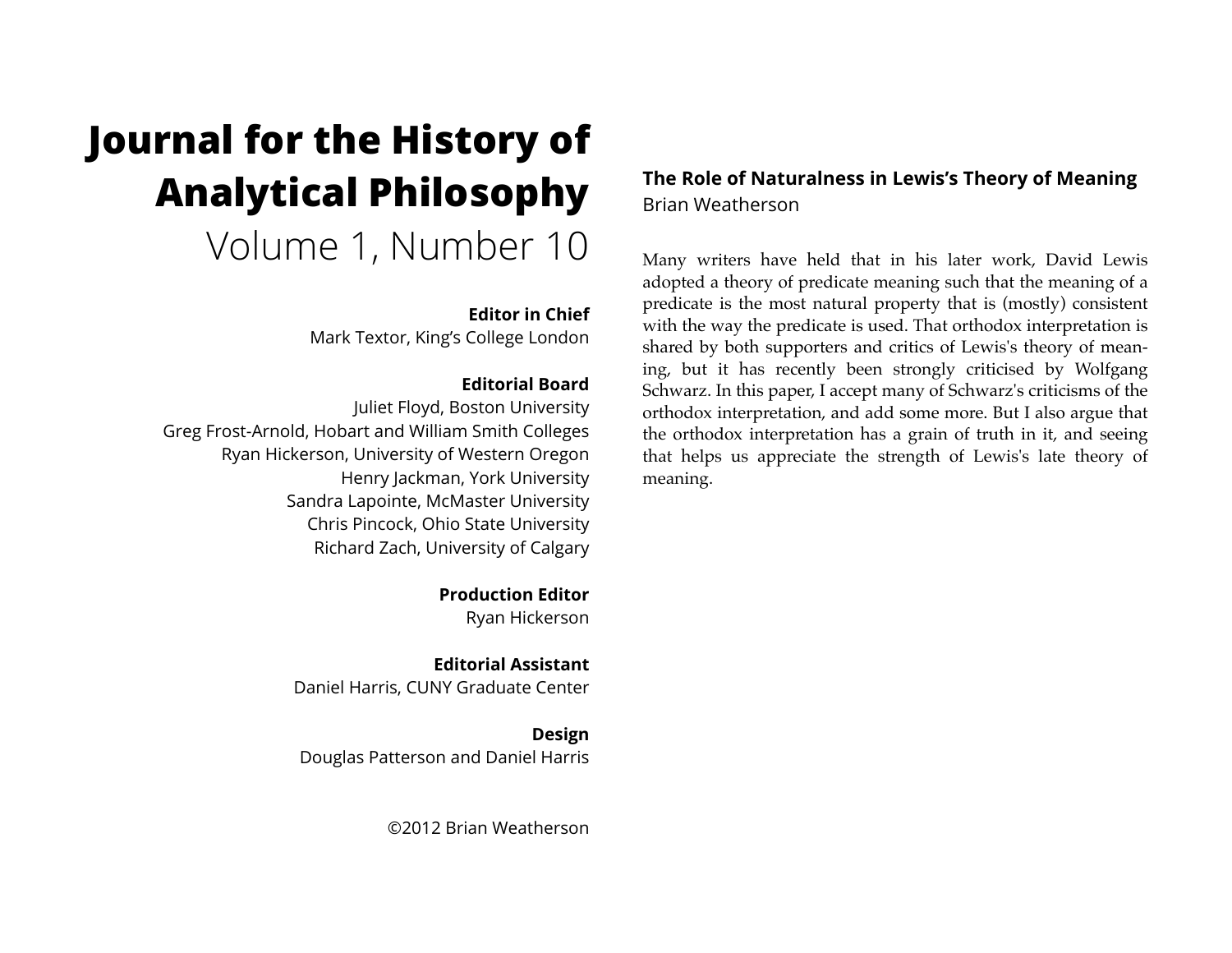# **The Role of Naturalness in Lewis's Theory of Meaning**

# Brian Weatherson

It is sometimes claimed (e.g., by (Sider 2001a; Sider 2001b; Sider 2012 sec 3.2; Stalnaker 2004; Williams 2007; Weatherson 2003)) that David Lewis's theory of predicate meaning assigns a central role to naturalness.[1](#page-17-0) Some of the people who claim this also say that the theory they attribute to Lewis is true. The authors I have mentioned aren't as explicit as each other about exactly which theory they are attributing to Lewis, but the rough intuitive idea is that the meaning of a predicate is the most natural property that is more-or-less consistent with the usage of the predicate. Call this kind of interpretation the 'orthodox' interpretation of Lewis.[2](#page-17-1) Recently Wolfgang Schwarz (2009, 209ff) has argued that the orthodox interpretation is a misinterpretation, and actually naturalness plays a much smaller role in Lewis's theory of meaning than is standardly assumed.[3](#page-17-2) Simplifying a lot, one key strand in Schwarz's interpretation is that naturalness plays no role in the theory of meaning in (Lewis 1969; Lewis 1975), since Lewis hadn't formulated the concept yet, and Lewis didn't abandon that theory of meaning, since he never announced he was abandoning it, so naturalness doesn't play anything like the role orthodoxy assigns to it.

In this article I attempt to steer a middle ground between these two positions. I'm going to defend the following parcel of theses. These are all exegetical claims, but I'm also interested in defending most of the theses that I ultimately attribute to Lewis, so getting clear on just what Lewis meant is of more than historical interest.

- 1.Naturalness matters to Lewis's (post-1983) theory of sentence meaning only insofar as it matters to his theory of rationality, and the theory of rationality matters to the (pre- and post-1983) theory of meaning.
- 2.Naturalness might play a slightly more direct role in Lewis's theory of word meaning, but it isn't nearly as significant as the orthodox view suggests.
- 3.When we work through Lewis's theory of word and sentence meaning, we see that the orthodox interpretation assigns to Lewis a theory that isn't his theory of meaning, but is by his lights a useful heuristic.
- 4.An even better heuristic than 'meaning = use plus naturalness' would be 'meaning = predication plus naturalness', but even this would be a fallible heuristic, not a theory.
- 5.When correctly interpreted, Lewis's theory is invulnerable to the challenges put forward by Williams (2007).

I'm going to start by saying a little about the many roles naturalness plays in Lewis's philosophy, and about his big picture views on thought and meaning. Then I'll offer a number of arguments against the orthodox interpretation of Lewis's theory of sentence meaning. After that, I'll turn to Lewis's theory of word meaning, where it is harder to be quite clear about just what the theory is, and how much it might have changed once natural properties were added to the metaphysics.

## **1. How Naturalness Enters The Theory of Meaning**

Most of the core elements of David Lewis's philosophy were present, at least in outline, from his earliest work. The big exception is the theory of natural properties introduced in (Lewis 1983). As he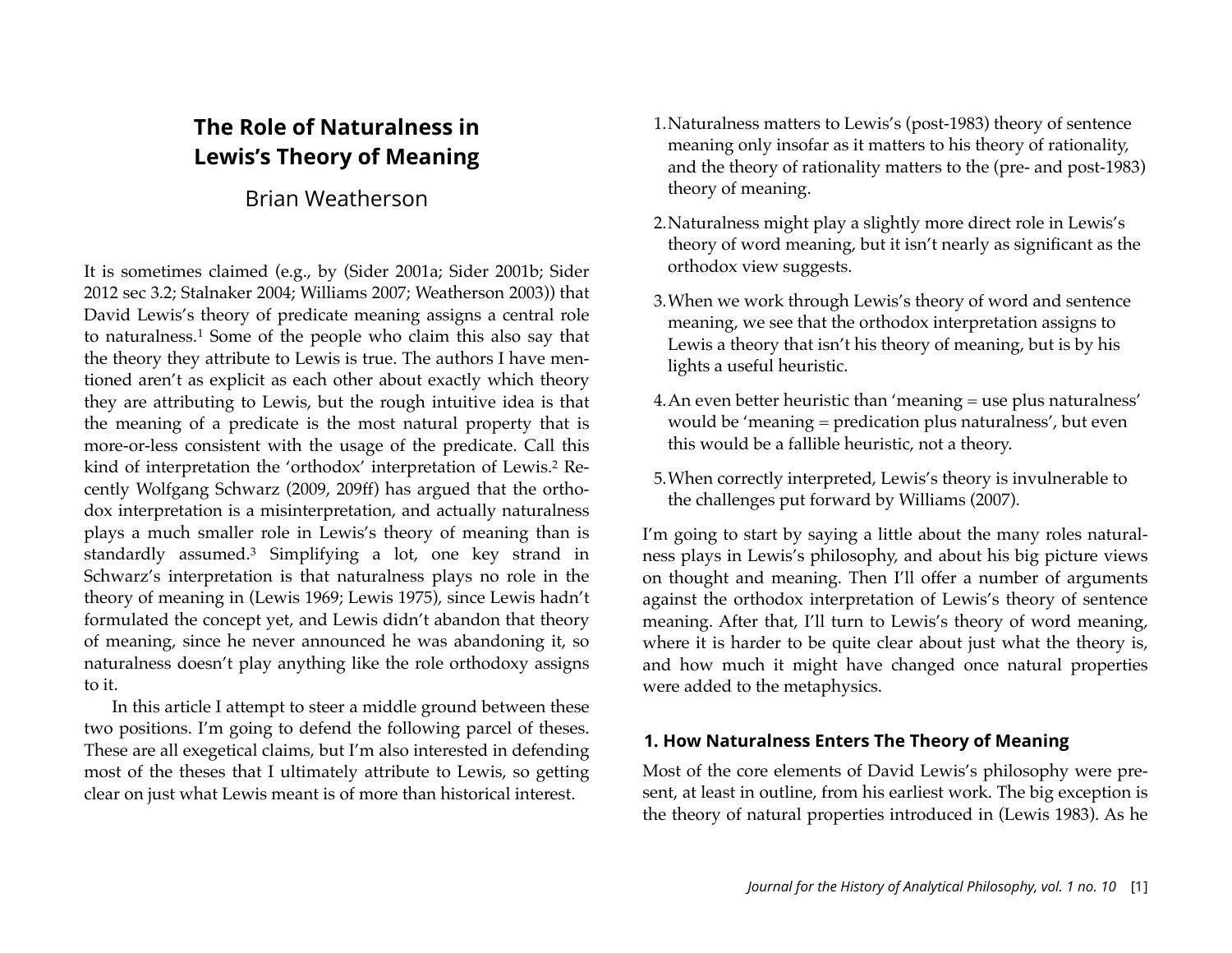says in that paper, he had previously believed that "set theory applied to possibilia is all the theory of properties that anyone could ever need" (Lewis 1983, 377n). Once he introduces this new concept of naturalness, Lewis puts it to all sorts of work throughout his philosophy. I'm rather sceptical that there is any one feature of properties that can do all the varied jobs Lewis wants naturalness to do, but the grounds for, and consequences of, this scepticism are a little orthogonal to the main theme of this paper, so I've set it aside.

As the orthodox interpretation stresses, Lewis has naturalness do some work in this theory of content. That he does think there's a connection between naturalness and content is undeniable from the most casual reading of his post-1983 work. But just how they are connected is less obvious. To spell out these connections, let's start with three Lewisian themes.

- Facts about linguistic meaning are to be explained in terms of facts about minds. In particular, to speak a language  $\mathscr{L}$  is to have a convention of being truthful and trusting in  $\mathcal{L}$  (Lewis 1969; Lewis 1975). And to have such a convention is a matter of having certain beliefs and desires. So mental content is considerably prior to linguistic content in a Lewisian theory. Moreover, Lewis's theory of linguistic content is, in the first instance, a theory of *sentence* meaning, not a theory of *word* meaning[.4](#page-17-3)
- The principle of charity plays a central role in Lewis's theory of mental content (Lewis 1974; Lewis 1994). To a first approximation, a creature believes that *p* iff the best interpretation of the creature's behavioural dispositions includes the attribution of the belief that *p* to the creature. And, ceteris paribus, it is better to interpret a creature so that it is more rather than less rational. It will be pretty important for what follows that Lewis adopts a principle of charity that highlights *rationality*, not *truth*. It is also important to Lewis that we don't just interpret

the individual creature, but creatures of a kind (Lewis 1980). I'm not going to focus on the social externalist features of Lewis's theory of mental states, but I think they assist the broader story I want to tell.

• Lewis's theory of mental content has it that mental contents are (what most of us would call) properties, not (what most of us would call) propositions (Lewis 1979). So a theory of natural properties can easily play a role in the theory of mental content, since mental contents are properties. If you think mental contents are propositions, the connection between naturalness and mental content will be more indirect. Just how indirect it is will depend on what your theory of propositions is. But if mental contents are Lewisian propositions, the connection may be very indirect indeed. After all, propositions that we might pick out with sentences containing words that denote very unnatural properties, such as *All emeroses are gred*, might be intuitively very natural.

Now let's see why we might end up with naturalness in the theory of meaning. An agent has certain dispositions. For instance, after seeing a bunch of green emeralds, and no non-green emeralds, in a large and diverse range of environments, she has a disposition to say "All emeralds are green". In virtue of what is she speaking a language in which "green" means green, and not grue? (Note that when *I* use "grue", I mean a property that only differs from greenness among objects which it is easy to tell that neither our agent, nor any of her interlocutors, could possibly be acquainted with at the time she makes the utterance in question.)

Let's say that  $\mathcal{L}_1$  is English, i.e., a language in which "green" means green, and  $\mathcal{L}_2$  a language which is similar to  $\mathcal{L}_1$  except that "green" means grue. Our question is, what makes it the case that the agent is speaking  $\mathcal{L}_1$  and not  $\mathcal{L}_2$ ? That is, what makes it the case that the agent has adopted the convention of being truthful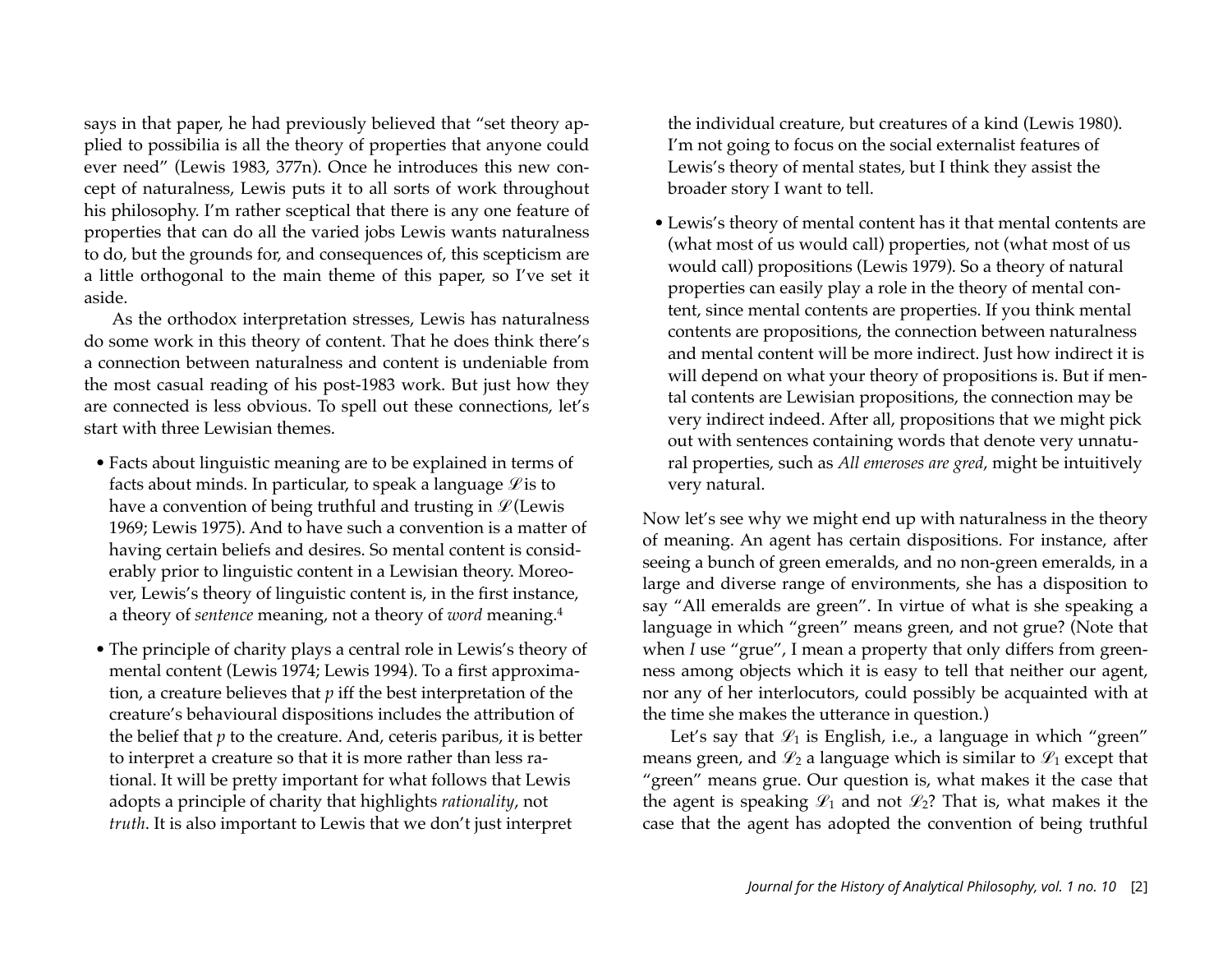and trusting in  $\mathcal{L}_1$ , and not the convention or being truthful and trusting in  $\mathcal{L}_2$ ?

We assumed that the agent has seen a lot of emeralds which are both green and grue. To a first approximation, it is more charitable to attribute to the agent the belief that all emeralds are green than the belief that all emeralds are grue because greenness is more natural than gruesomeness. As Lewis says, "The principles of charity will impute a bias towards believing things are green rather than grue" (1983, 375). And for Lewis, charity requires imputing more reasonable interpretations. But why is it more charitable to attribute beliefs about greenness to beliefs about grueness? I think it is because we need more evidence to rationally form a belief that some class of things are all grue than we need to form a belief that everything in that class is green. And that's because, ceteris paribus, we need more evidence to rationally form a belief that all *F*s are *G*s than that all *F*s are *H*s when *G* is less natural than *H*. The agent has, we might assume, sufficient evidence to rationally believe that all emeralds are green, but not sufficient evidence to believe that all emeralds are grue.

So the first two Lewisian themes notes above, the reduction of linguistic meaning to mental content, and the centrality of a rationality-based principle of charity, push us towards thinking that naturalness is closely connected to mental content and hence to linguistic meaning. And it has pushed us towards thinking that if naturalness is connected to meaning, it is via this connection I've posited between naturalness and rational belief. Note that Lewis doesn't ever endorse anything like that general a connection, but I suspect he had something like this in mind when he wrote the sentence I quoted in the previous paragraph. We'll come back to this interpretative question at some length below.

But the argument I offered was a bit quick, because I ignored the third Lewisian theme: beliefs are relations to properties, not propositions. On Lewis's theory, to believe that all emeralds are green is to self-ascribe the property of being in a world where all emeralds are green. So if a certain body of evidence makes it possible for the agent to rationally believe that all emeralds are green, but not for her to believe that all emeralds are grue, and that's because rationality is constitutively connected to naturalness, then that must be because the first of the following properties is more natural than the second:

- Being in a world where all emeralds are green
- Being in a world where all emeralds are grue

That could still be true, though it is notable how far removed we are from the intuitions that motivate the distinctions between more and less natural properties. It's not like there is some sense, intuitively, in which things that have the first property form a more unified class than things that have the second property. The striking difference between these two properties lies not in metaphysics, but in epistemology. It takes much less evidence to selfascribe the former than the latter. Perhaps there is an explanation of that in metaphysical terms. But even if so, the explanation will be long and complicated, and the epistemological point simple and direct.

So it's plausible that naturalness is connected to mental content, at least as long as naturalness is connected to rational belief. And since mental content is connected to linguistic content, we're now in the vicinity of the orthodox interpretation. But I don't think the orthodox interpretation can be right. I'll give several reasons for this, starting with the textual evidence for and against it.

## **2. Textual Evidence about Sentence Meaning**

There is some *prima facie* textual evidence for the orthodox interpretation. But looking more careful at the context of these texts not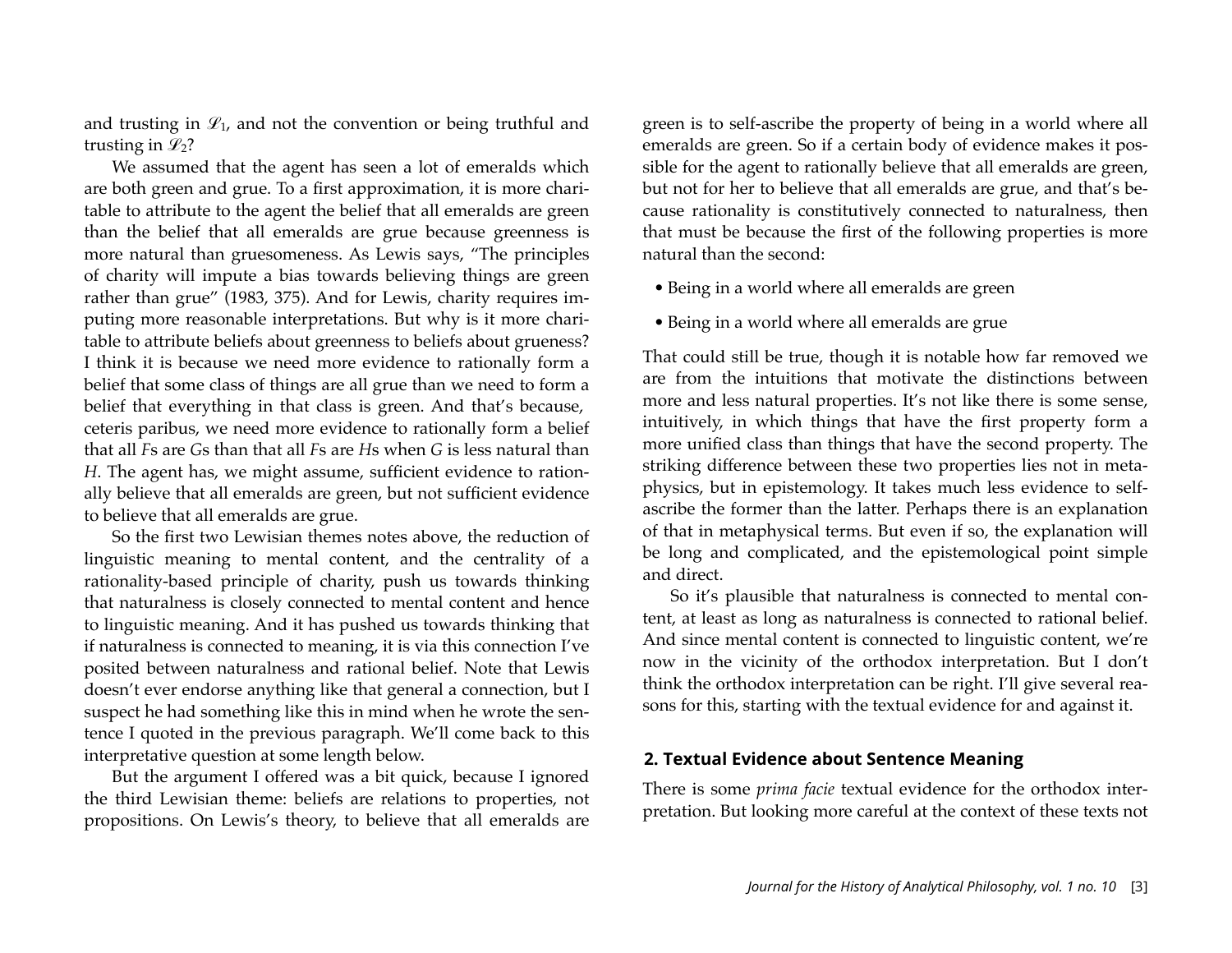just undermines the support the text gives to the orthodox interpretation, but actually tells against it. (This part of the paper is indebted even more than the rest to Wolfgang Schwarz's work, and could be easily skipped by those familiar with that work.)

I'll focus on the last seven pages of "New Work for a Theory of Universals". This is the part of "New Work" that uses the notion of naturalness, as introduced in the paper, to respond to Putnam's model-theoretic arguments for massive indeterminacy of meaning. Lewis actually responds to Putnam twice over. First, he responds to Putnam directly, by showing how adding naturalness to a usebased theory of sentence meaning avoids the 'just more theory' objection that's central to Putnam's argument. And when Lewis describes this direct response, he says things that sound a lot like the orthodox interpretation.

I would instead propose that the saving constraint concerns the referent - not the referrer, and not the causal channels between the two. It takes two to make a reference, and we will not find the constraint if we look for it always on the wrong side of the relationship. Reference consists in part of what we do in language or thought when we refer, but in part it consists in eligibility of the referent. And this eligibility to be referred to is a matter of natural properties. (Lewis 1983, 371)

But after this direct response is finished, Lewis notes that he has conceded quite a lot to Putnam in making the response.

You might well protest that Putnam's problem is misconceived, wherefore no need has been demonstrated for resources to solve it. Where are the communicative intentions and the mutual expectations that seem to have so much to do with what we mean? In fact, where is thought? … I think the point is well taken, but I think it doesn't matter. If the problem of intentionality is rightly posed there will still be a threat of radical indeterminacy, there will still be a need for saving constraints, there will still be a remedy analogous to Merrill's sug-

gested answer to Putnam, and there will still be a need for natural properties. (Lewis 1983, 373)

I noted earlier that Schwarz makes much of a similar passage in "Putnam's Paradox", and I think he is right to do so. Here's a crucial quote from that paper.

I shall acquiesce in Putnam's linguistic turn: I shall discuss the semantic interpretation of language rather than the assignment of content to attitudes, thus ignoring the possibility that the latter settles the former. It would be better, I think, to start with the attitudes and go on to language. But I think that would relocate, rather than avoid, the problem; wherefore I may as well discuss it on Putnam's own terms. (Lewis 1984, 222)

That passage ends with a footnote where he says the final section of "New Work" contains a version of how the 'relocated' problem would be solved. So let's turn back to that. The following long portmanteau quote from pages 373 to 375 captures, I think, the heart of my interpretation.

The problem of assigning content to functionally characterised states is to be solved by means of constraining principles. Foremost among these are principles of fit. … A state typically caused by round things before the eyes is a good candidate for interpretation as the visual experience of confronting something round; and its typical impact on the states interpreted as systems of belief ought to be interpreted as the exogenous addition of a belief that one is confronting something round, with whatever adjustment that addition calls for. … Call two worlds equivalent iff they are alike in respect of the subject's evidence and behaviour, and note that any decent world is equivalent inter alia to horrendously counterinductive worlds and to worlds where everything unobserved by the subject is horrendously nasty. … We can interchange equivalent worlds ad lib and preserve fit. So, given any fitting and reasonable interpretation, we can transform it into an equally fitting perverse interpretation by swapping equivalent worlds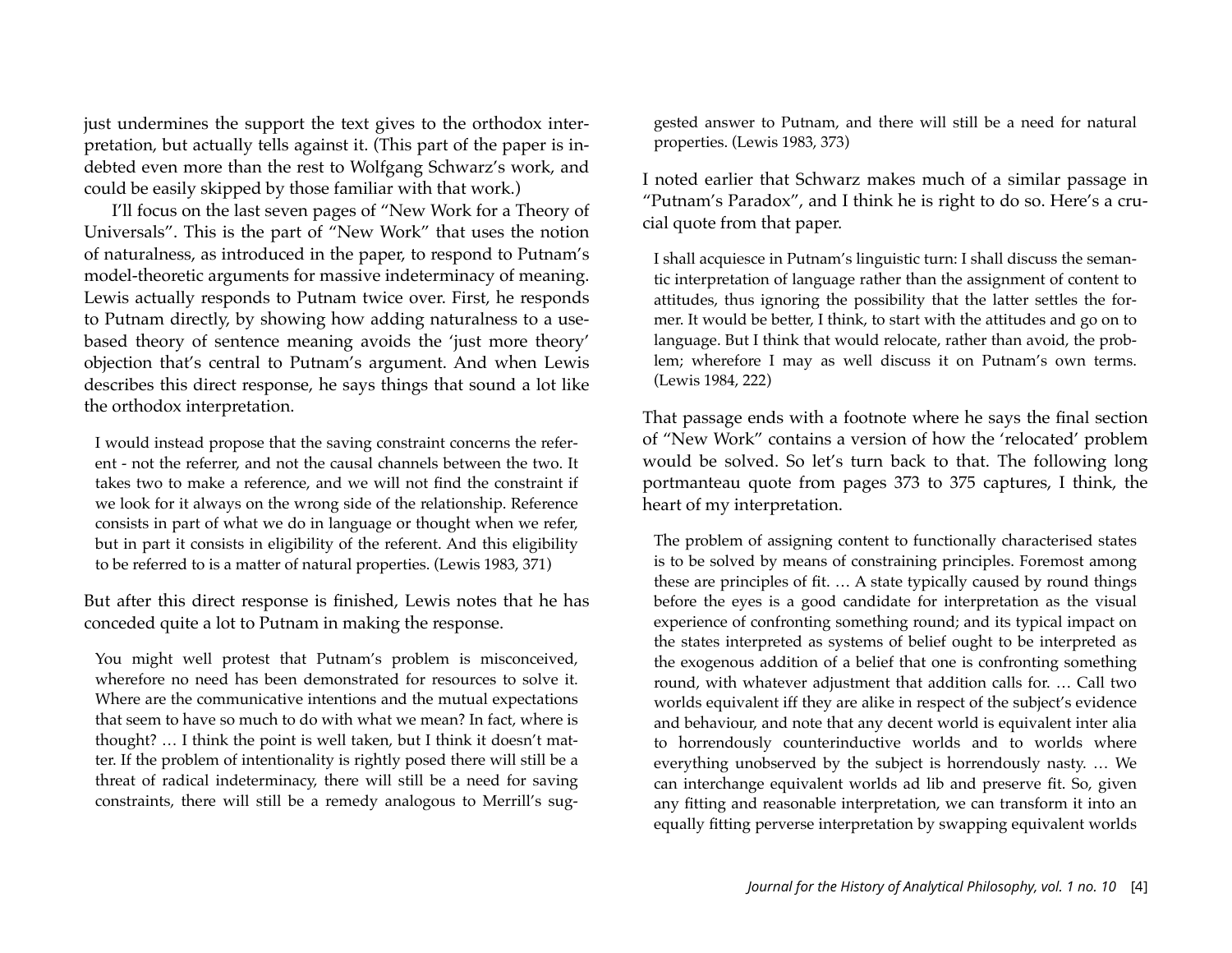around … If we rely on principles of fit to do the whole job, we can expect radical indeterminacy of interpretation. We need further constraints, of the sort called principles of (sophisticated) charity, or of 'humanity'. [A footnote here refers to "Radical Interpretation".] Such principles call for interpretations according to which the subject has attitudes that we would deem reasonable for one who has lived the life that he has lived. (Unlike principles of crude charity, they call for imputations of error if he has lived under deceptive conditions.) These principles select among conflicting interpretations that equally well conform to the principles of fit. They impose *apriori* – albeit defeasible - presumptions about what sorts of things are apt to be believed and desired … **It is here that we need natural properties.** The principles of charity will impute a bias toward believing that things are green rather than grue … In short, they will impute eligible content … They will impute other things as well, but it is the imputed eligibility that matters to us at present. (Lewis 1983, 373-5, my emphasis)

I think that does a reasonably clear job of supporting the interpretation I set out in the introduction over the orthodox interpretation. Naturalness matters to linguistic meaning all right. But the chain of influence is very long and indirect. Naturalness constrains what is reasonable, reasonableness constrains charitable interpretations, charitable interpretations constrain mental content, and mental content constrains linguistic content. Without naturalness at the first step, we get excessive indeterminacy of content. With it, the Putnamian problems are solved. But there's no reason here to think naturalness has any more direct role to play at any level in the theory of linguistic content.

In short, Lewis changed what he thought about rationality when he adopted the theory of natural properties. Since rationality was a part of his theory of mental content, and mental content determines linguistic content, this change had downstream consequences for what he said about linguistic content. But there wasn't any other way his theory of linguistic content changed, nor, contra orthodoxy, any direct link between naturalness and predicate meaning.

Moreover, when we look at the closest thing to a worked example in (Lewis 1983), we don't get any motivation for the orthodox interpretation. Here's the example he uses, which concerns mental content. Let *f* be any one-one mapping from worlds to worlds such that the agent has the same evidence and behaviour in *w* and *f*(*w*). Extend *f* to a mapping from sets of worlds to sets of worlds in the following (standard) way:  $f(S) = {f(w): w \in S}$ . Then the agent's behaviour will be rationalised by her evidence just as much if she has credence function *C* and value function *V*, as if she has credence function *C*′ and value function *V*′, where  $C'(f(S)) = C(S)$ , and  $V'(f(S)) = V(S)$ . To relate this back to the familiar Goodmanian puzzle, let *f* map any world where all emeralds are green to nearest world where all emeralds are grue, and vice versa, and map any other world to itself. Then the above argument will say that the agent's behaviour is rationalised by her evidence just as much as if her credences are *C* as if they are *C*′. That is, her behaviour is rationalised by her evidence just as much if she gives very high credence to all emeralds being green as to all emeralds being grue. So understanding charity merely as rationalizing behaviour leaves us without a way to say that the agent believes unobserved emeralds are green and not grue.

Lewis's solution is to say that charity requires more than that. In particular, it requires that we assign natural rather than unnatural beliefs to agents where that is possible. I've argued above that this makes perfect sense if we connect naturalness with rationality. The crucial thing to note here is that this all happens a long time before we can set out the way that a sentence is used, since the way a sentence is used on Lewis's theory of linguistic content includes the beliefs that are formed on hearing it. So the discussion in "New Work" suggests that naturalness matters for content, but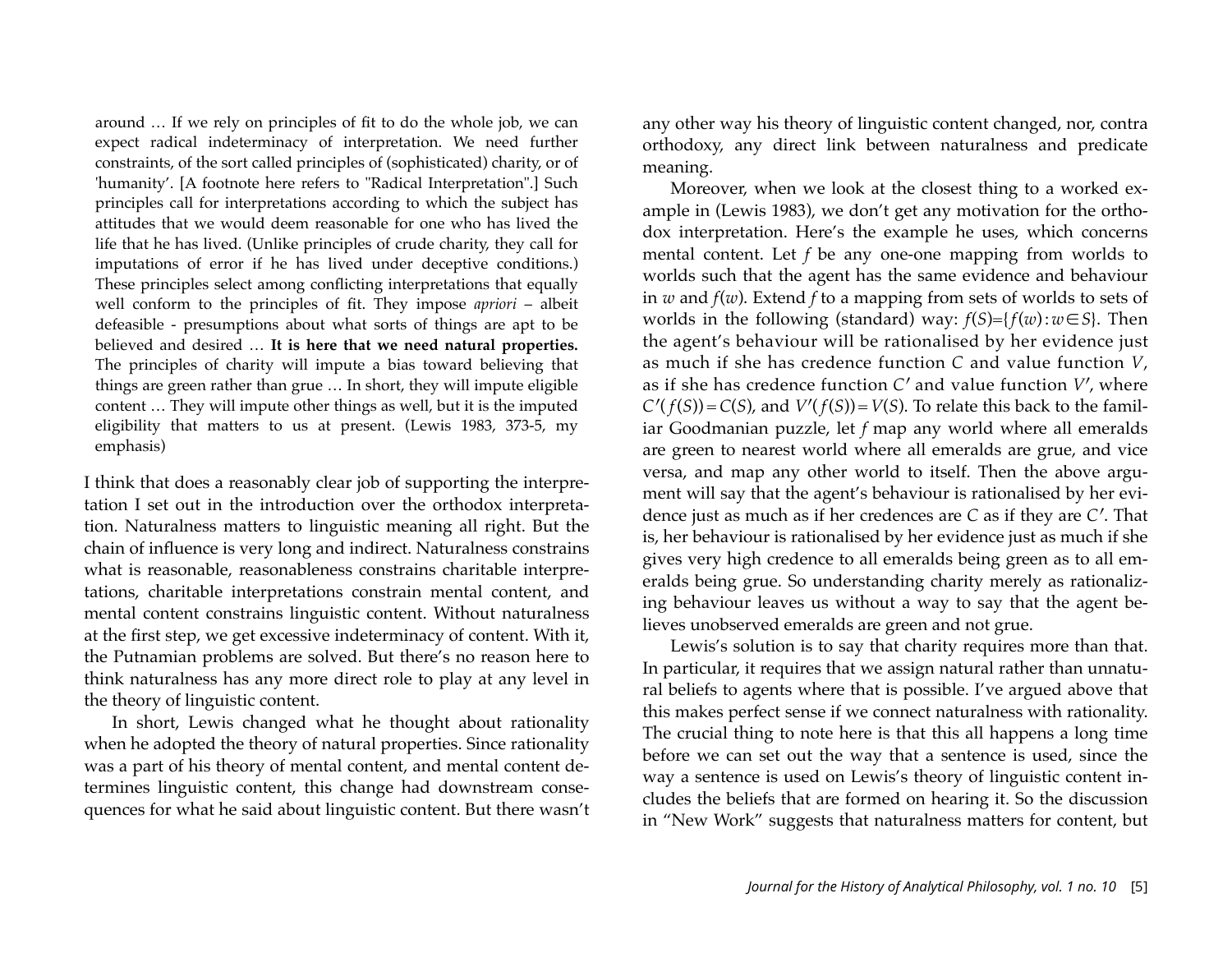not in a way that can be easily factorised out. And that's exactly what I think is the best way to understand Lewis's theory.

## **3. Textual Evidence on Naturalness and Rationality**

A major part of my argument above was that naturalness affected Lewis's theory of rationality. In particular, once he had naturalness to work with, he seemed to think that it was more rational to project natural rather than unnatural properties. The textual evidence for this is, I'll admit, fragmentary. But it is fairly widespread. Let's start with a quote we've already seen.

The principles of charity will impute a bias toward believing that things are green rather than grue (Lewis 1983, 375)

As noted above, I assume this isn't a special feature of green and grue, but rather that there is a general principle in favour of projecting natural properties. But it would be good to have more evidence for that.

Lewis returns to the example of the believer in grue emeralds a few times. Here is one version of the story in *Plurality*.

We think that some sorts of belief and desire ... would be unreasonable in a strong sense … utterly unintelligible and nonsensical. Think of the man who, for no special reason, expects unexamined emeralds to be grue. … What makes the perversely twisted assignment of content incorrect, however well it fits the subject's behaviour, is exactly that it assigns ineligible, unreasonable content when a more eligible assignment would have fit behaviour equally well. (Lewis 1986, 38-9)

And a little later, when replying to Kaplan's paradox, he says,

Given a fitting assignment, we can scramble it into an equally fitting but perverse alternative assignment. Therefore a theory of content needs a second part: as well as principles of fit, we need 'principles of humanity', which create a presumption in favour of some sorts of content and against others. (Lewis 1986, 107)

He returns to this point again in "Reduction of Mind".

[Folk psychology] sets presumptive limits on what our contents of belief and desire can be. Self-ascribed properties may be 'far from fundamental', I said – but not *too* far. Especially gruesome gerrymanders are *prima facie* ineligible to be contents of belief and desire. In short, folk psychology says that we make sense. It credits us with a modicum of rationality in our acting, believing and desiring. (Lewis 1994, 320 in reprint)

The running thread through these last three quotes is that our theory of mental content rules out gruesome assignments, and it does this because assigning rationality is constitutive of correctly interpreting. This can only work if naturalness is connected to rationality. I've attributed a stronger claim to Lewis, that not only is naturalness connected to rationality, but that the connection goes through projection.[5](#page-17-4)

One piece of evidence for that is that Lewis says, in "Meaning Without Use" that Kripkenstein's challenge was "formerly Goodman's challenge" (Lewis 1992, 109). He goes on to say that the solution to this challenge (or should that be 'these challenges') involves "carrying more baggage of primitive distinctions or ontological commitments than some of us might have hoped" (Lewis 1992, 110). A footnote on that sentence cites "New Work", in case it isn't obvious that the baggage here is the distinction between natural and unnatural properties. So somehow, Lewis thinks that natural properties help solve Goodman's puzzle. I think that the simplest such solution is the right one to attribute to Lewis; natural properties are *prima facie* more eligible to be projected.

A referee noted that this passage is a little odd; it appears to simply conflate a meta-semantical paradox with an epistemologi-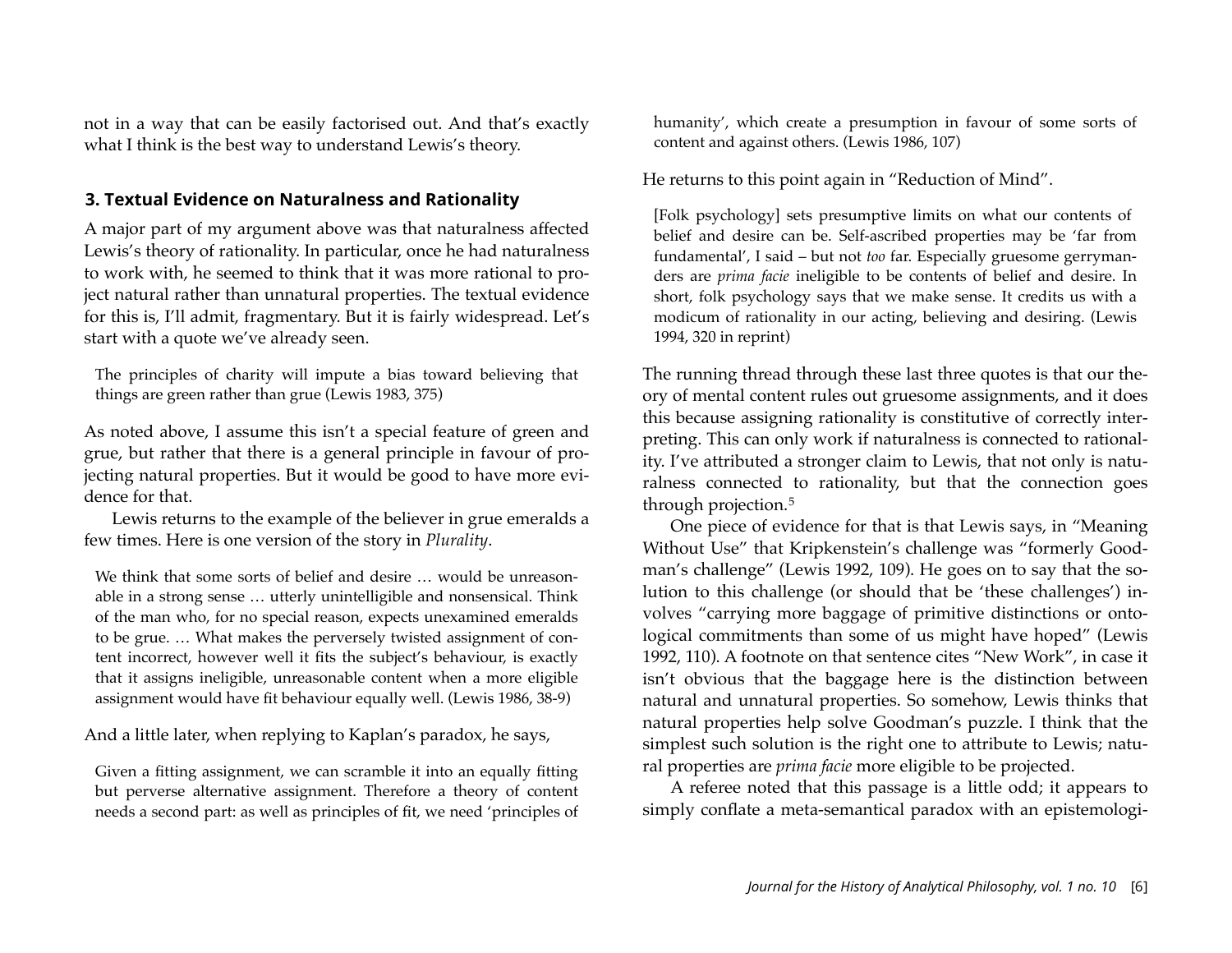cal paradox. But I think that just shows how much, for Lewis, meta-semantical questions are epistemological questions. Words get their meanings in virtue of our conventions. Our conventions consist of our beliefs and desires. And facts about rationality are, in part, constitutive of what we believe and desire.

Finally, consider the way in which the papers on natural properties are introduced in *Papers in Metaphysics and Epistemology*. Lewis says that "I had been persuaded by Goodman and others that all properties were equal: it was hopeless to try to distinguish 'natural' properties from gruesomely gerrymandered, disjunctive properties." (Lewis 1999, 1-2) A footnote refers to *Fact, Fiction and Forecast*. Of course, the point of "New Work" is that Lewis abandons this, explicitly Goodmanian, view. Now that he had learned property egalitarianism from Goodman of course doesn't show that once he became a property inegalitarian, he applied this to Goodman's own paradox. But it does seem striking that the only citation of an egalitarian view is of *Fact, Fiction and Forecast*. I take that to be some, inconclusive, evidence that Lewis did indeed think natural properties were related to Goodman's paradox.

Ultimately, it seems the textual evidence is this. There are many different occasions where Lewis makes clear there is a connection between naturalness and rationality, and in particular, between naturalness and the kind of rationality that is relevant to content assignment. There are hints that this connection goes via naturalness playing a role in solving Goodman's paradox. Notably, there is no other obvious way in which naturalness could connect to rationality. At least, I can neither think of another connection, nor see any evidence for another connection in the Lewis corpus. So I conclude, a little tentatively, that Lewis thought natural properties had a role to play in solving Goodman's paradox.

## **4. Word Meaning and Naturalness**

In "Languages and Language", Lewis doesn't say that human linguistic practices merely determine truth conditions for the spoken sentences. That is, our linguistic practices don't merely determine which **language**, in Lewis's sense, we speak. They also determine, to some extent, a **grammar**, which specifies the truth conditional contribution of the various parts of the sentence. The grammar determines the "fine structure of meaning" (Lewis 1975, 177) of a sentence or phrase.

In comments on an earlier draft of this paper, an anonymous referee stressed that naturalness could enter directly into a theory of meaning once we stopped focussing on sentence meaning, and started looking on word meaning. I don't mean to say the referee was endorsing any particular role for naturalness in the theory of word meaning. But the point that we need to say more about the Lewisian approach to word meaning before we conclude that naturalness is only indirectly related to meaning is right. And I'm grateful for the encouragement to discuss it further.

Lewis has a short discussion of grammars in "Languages and Language", and another in "Radical Interpretation". It's worth looking at both of these in turn. I'll take "Languages and Language" first, since even though it has a slightly later publication date, in the respects we're discussing here it closely resembles the theory in *Convention*.

On pages 177-8 of that paper, Lewis notes three ways in which there may be indeterminacy in the grammar.

- 1.A subject's behavioural dispositions and anatomy might underdetermine their beliefs and desires.
- 2.The beliefs and desires might underdetermine the truth conditions of their language.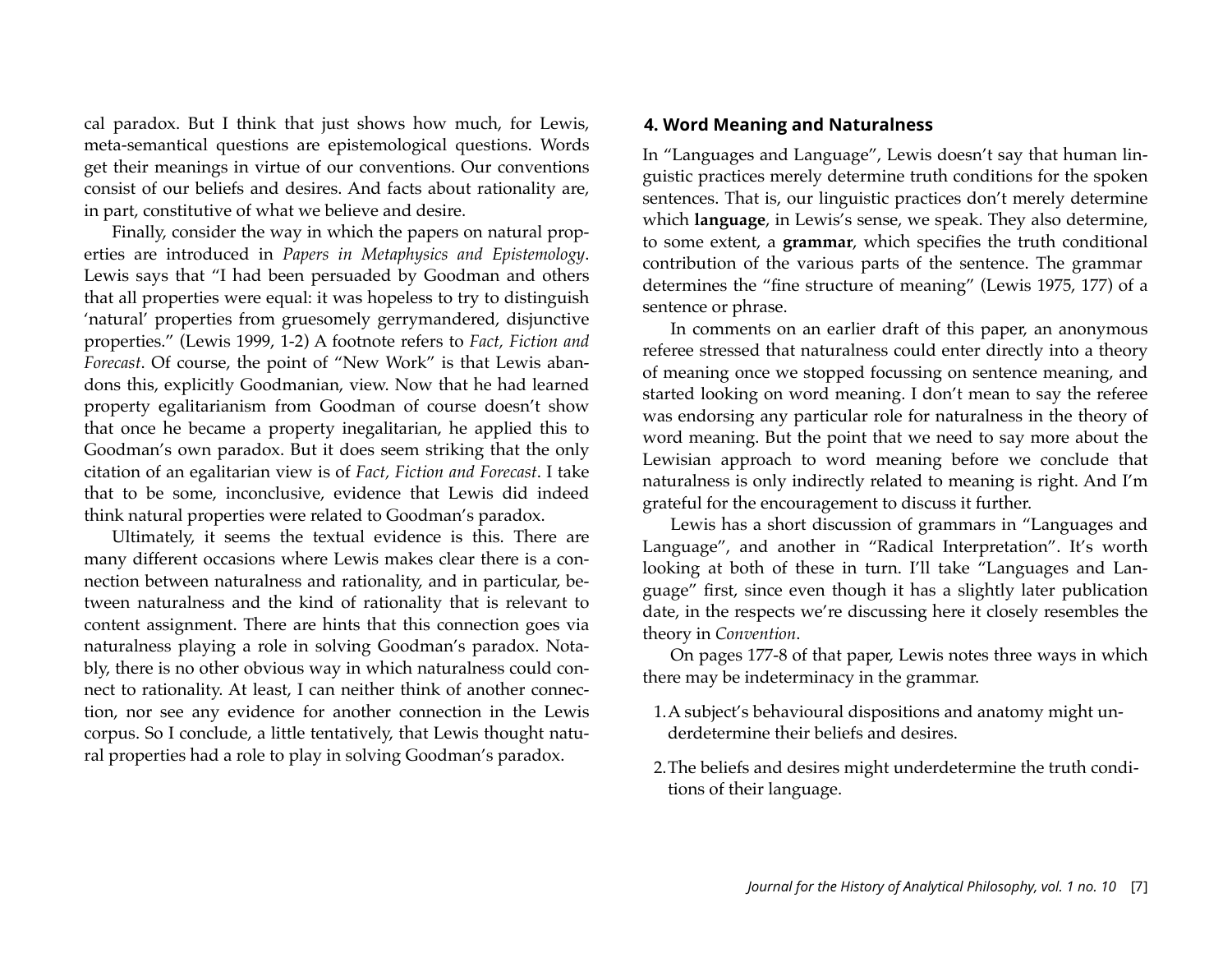3.The truth conditions of the language might underdetermine the meanings of the individual words.

While Lewis does not think the second is actually a source of indeterminacy, he does think that the third is.

My present discussion has been directed at the middle step … I have said … that the beliefs and desires of the subject and his fellows are such as to comprise a fully determinate convention of truthfulness and trust in some definite language. … I am inclined to share in Quine's doubts about the determinacy of the third step. (Lewis 1975, 178)

Lewis gives reasons for this inclination a few paragraphs earlier. He says that while we can say what it is for a community to speak one language rather than another, we can't say what it is for a community to speak one grammar rather than another. He says that we don't have any objective measures for evaluating grammars. And he says Quine's examples of indeterminacy of reference show that languages can have multiple good grammars, even if these disagree radically about the meaning of some constituents.

Notably, Lewis doesn't take to show that there is anything wrong with the notion of word meaning. He says it would be "absurd" (177) to conclude that. His conclusion here is more one of modesty rather than philosophical scepticism. We don't know how to extend the theory of sentence meaning he offers to a theory of word meaning, so we should do what we can without talking about word meaning.

The approach in "Radical Interpretation" has a bit more of a hint for how to restore semantic determinacy. The subject matter of that paper is how to solve for the mental and linguistic contents of a speaker, called Karl, given the physical facts about them. Lewis uses **M** for "a specification, in our language, of the meanings of expressions of Karl's language." (Lewis 1974, 333) He lists a number of constraints on a solution, including early versions of his principles of constitutive rationality. But the most notable constraint, from our perspective, is this:

*The Principle of Generativity* constrains **M**: **M** should assign truth conditions to the sentences of Karl's language in a way that is at least finitely specifiable, and preferably also reasonably uniform and simple. (Lewis 1974, 339)

There's something very odd about this. Lewis, in 1974, didn't have a theory of what made an assignment simple. He needed his theory of natural properties to do that. Or, at least, once he had the theory of natural properties, it did all the work he ever wanted out of an account of simplicity.

Be that as it may, it does suggest that Lewis did think that simplicity of assignments could be used as a way of cutting down the third kind of semantic indeterminacy discussed in "Languages and Language". He doesn't think it would generate a fully determinate interpretation of Karl's language.

It seems hopeless to deny, in the face of such examples as those in [Quine's "Ontological Relativity", pp. 30-39], that the truth conditions of full sentences in **M** do not sutfice to determine the rest of **M**: the parsings and the meanings of the constituents of sentences. At least, that is so unless there is something more than our Principle of Generativity to constrain this auxiliary syntactic and semantic apparatus. (Lewis 1974, 342-3)

It's notable that some of the examples Quine gives in "Ontological Relativity" are not cases where the alternative meanings are by any measure equally natural. This positive allusion to Quine's examples suggests a link to this comment in "Languages and Language"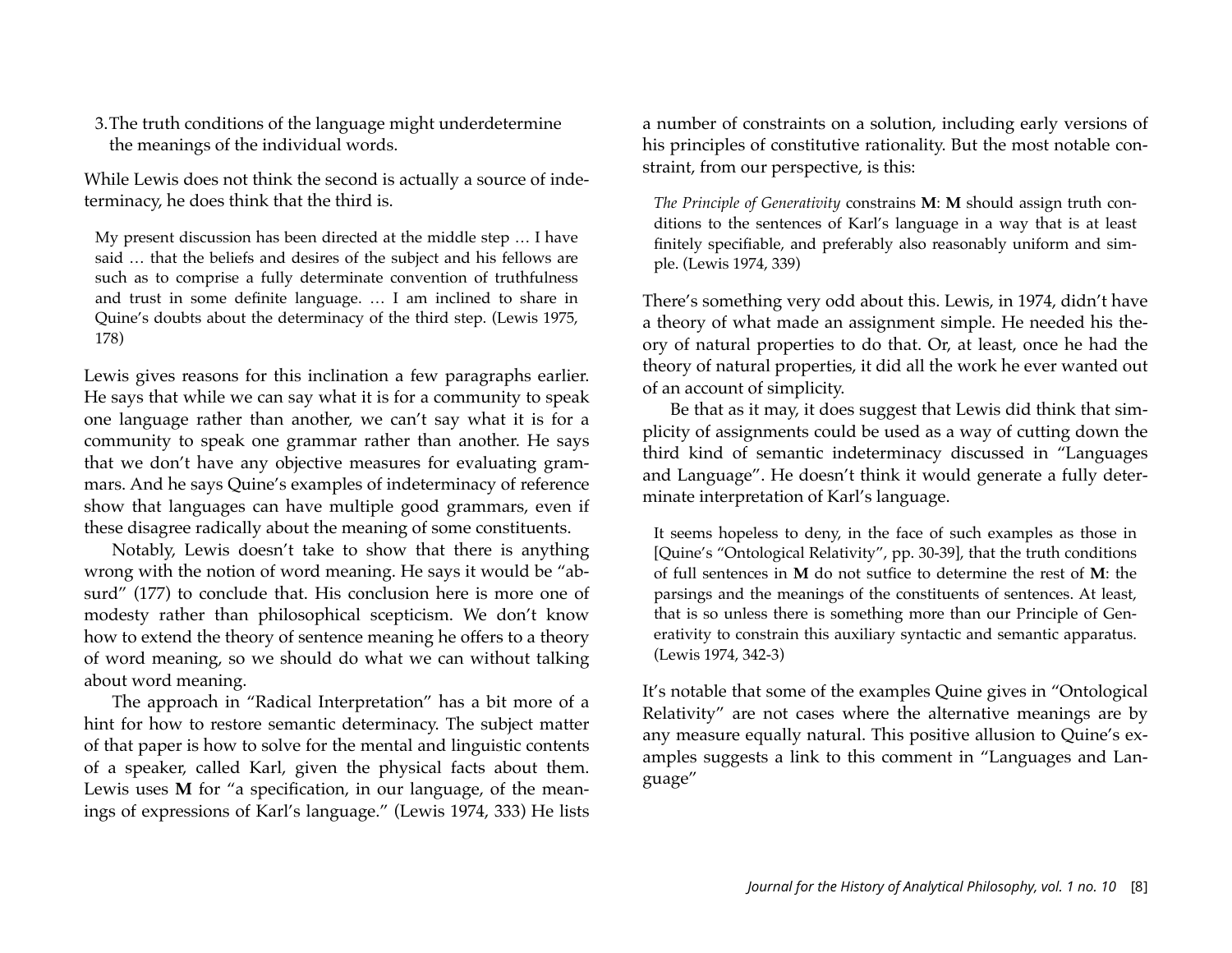We should regard with suspicion any method that purports to settle objectively whether, in some tribe, "gavagai" is true of temporally continuant rabbits or time-slices thereof. You can give their language a good grammar of either kind—and that's that. (Lewis 1975, 177)

Note that he doesn't say 'equally' good. And note also how this contrasts with the attitude he takes towards the prospects of indeterminacy in sentence meaning. I earlier quoted him saying that part of the point of "Languages and Language" was to show how the second type of indeterminacy didn't arise. He ends "Radical Interpretation" with this 'credo'.

Could indeterminacy of beliefs, desires, and truth conditions also arise because two different solutions both fit all the constraints perfectly? Here is the place to hold the line. This sort of indeterminacy has not been shown by convincing examples, and neither could it be shown–to me–by proof. *Credo*: if ever you prove to me that all the constraints we have yet found could permit two perfect solutions, differing otherwise than in the auxiliary apparatus of **M**, then you will have proved that we have not yet found all the constraints. (Lewis 1974, 343)

So that's where things stood before 1983. Lewis thought he had a theory that eliminated, or at least minimised, indeterminacy at the level of truth conditions. But he didn't think his theory eliminated indeterminacy, even quite radical indeterminacy, in word meanings. And he didn't seem bothered by this aspect of the theory; indeed, he thought Quine's arguments showed that we shouldn't eliminate this kind of indeterminacy.

This attitude towards Quinean arguments for indeterminacy is obviously a striking contrast to the forcefulness, and rapidity, with which he responded to Putnam's arguments for indeterminacy. That shouldn't be too surprising once we attend to Lewis's threefold distinction between kinds of indeterminacy. Quine was arguing that indeterminacy of the third kind was rampant. Putnam was arguing that indeterminacy of the second kind was rampant. And, as Lewis announced in "Radical Interpretation", he wasn't going to believe any such argument.

Still, we might wonder whether the resources he brought to bear in responding to Putnam also help respond to Quine. Or, perhaps more importantly for exegetical reasons, we might wonder whether Lewis thought they were useful in responding to Quine. The evidence from "New Work" seems to suggest a negative answer to the latter question. Lewis never says that one of the things you can do with the distinction between natural and unnatural properties is respond to arguments for Quinean indeterminacy. And that's despite the fact that "New Work" has a very survey-like feel; the bulk of the paper is a long list of philosophical work that a theory of universals can do.

In "Putnam's Paradox" there is a brief footnote on Quine's arguments for indeterminacy. It reads

It is not clear how much indeterminacy might be expected to remain. For instance, what of Quine's famous example? His rabbit-stages, undetached rabbit parts, and rabbit-fusion seem only a little, if any, less eligible than rabbits themselves. (Lewis 1984, 228n)

As I've stressed repeatedly, following Schwarz, taking the disclaimers at the start of "Putnam's Paradox" seriously means that we have to be careful in interpreting what Lewis says about how words acquire determinate meaning in that paper. But even before we adjust for the disclaimers, this is hardly a ringing rejection of Quine's indeterminacy arguments. The contrast to Lewis's attitude towards Putnam's arguments is striking. Since it is the very same contrast that we saw in both "Languages and Language" and "Radical Interpretation", I think it is fair to assume that he continued to think Quine's arguments were considerably stronger than Putnam's.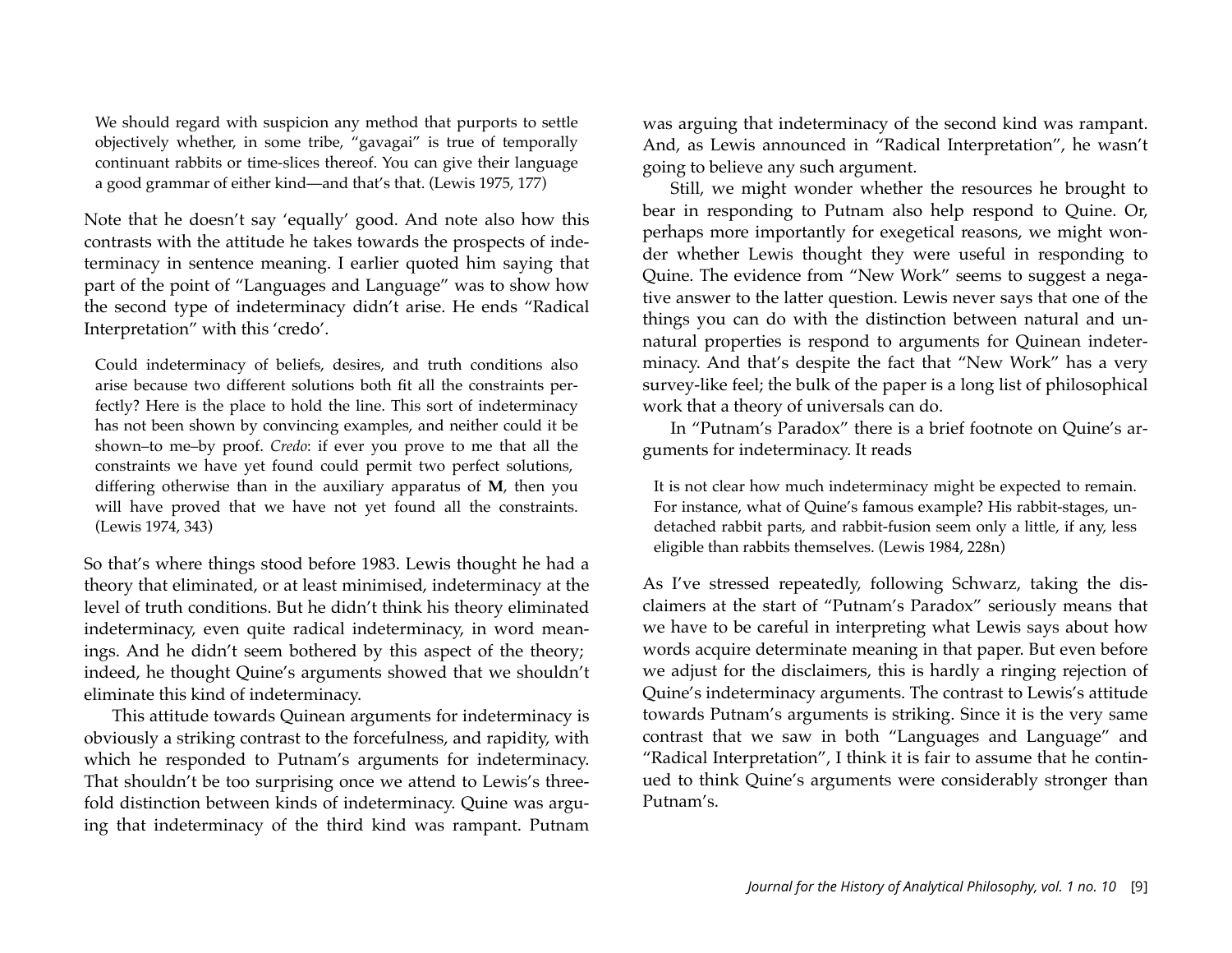But there is, perhaps, a change of view in "Meaning Without Use". Here's the problem Lewis addresses at the end of that paper. Let  $\mathcal{L}_1$  once again be English as we currently understand it, and let  $\mathscr{L}_3$  be just like English, except that it doesn't assign any truth con-ditions to sentences over a thousand words long.<sup>[6](#page-17-5)</sup> Do our actual linguistic practices manifest a convention of trust in  $\mathcal{L}_1$ , or trust in  $\mathcal{L}_3$ ? Lewis argues that it is more like a convention of trust in  $\mathcal{L}_3$ . If someone utters a very long sentence, we expect some kind of performance error, at best. We don't, in general, believe what they say. So the theory of "Languages and Language" seems to predict that these long sentences have no truth conditions. But that's wrong, so the theory must be corrected.

Lewis's correction appeals, it seems, to natural properties in fixing a grammar. He says that linguistic practice determines truth conditions for a fragment of the language that is widely used. Those truth conditions determine meanings of words. This determination requires natural properties; without them the Quinean problems multiply indefinitely. We then use those word meanings to determine the meaning of unused sentences. A long footnote suggests that the procedure might not be restricted to unused sentences. As long as there is a large enough fragment in which there are conventions of truthfulness and trust, we can extrapolate from that to other parts of the language that are used.

This is a marked deviation from anything Lewis had said until then. From the earliest writings, he had stressed a step-by-step approach to content determination. Behavioural dispositions plus physical and biological constraints determine mental content; mental content determines sentence meaning; and sentence meaning determines word meaning. In "Meaning Without Use", it seemed the last two steps were being somewhat merged.

But we shouldn't overstate how much the third step was allowed to encroach on the second. Lewis does think we need to rule out 'bent' grammars, which don't assign any truth conditions to sentences over a thousand words long, or which give sentences different meanings to what we'd expect if the word 'cabbage' appears forty times. But he doesn't think we need to rule out any 'straight' grammar, which includes "any grammar that any linguist would actually propose." (Lewis 1992, 109)

So Lewis's focus here is to rule out unnatural *compositional rules*, not unnatural assignments of content to individual words. The reference to linguists here might be useful. Linguists tend to spend much more time on compositional rules than they do on the contents on individual predicates. Notably, Quine didn't argue for indeterminacy by positing indeterminacy in the compositional rules of the language; his non-standard interpretations all share a standard syntax. If we posit that Lewis thought that there was little syntactic indeterminacy in the language, like there is little indeterminacy at the level of truth conditions of sentences, we can tell a story that doesn't involve too many unsignalled changes of view. Here's how I would tell that story in some more detail.

Lewis's early view, expressed clearly in "Radical Interpretation" and "Languages and Language", and not retracted before, I think, 1992, has the following parts:

- 1.Conventions of truthfulness and trust determine (very sharply) truth conditions for sentences in a speaker's language.
- 2.Any reasonably good grammar, i.e., assignment of word meanings and compositional rules, that is consistent with the truth conditions is not determinately wrong. There is potentially substantial indeterminacy in the meaning of any given word, because there are many reasonably good grammars consistent with the truth conditions. Any grammar that has excessively complex compositional rules is not reasonably good.

After 1983, 'complexity' was understood in terms of naturalness, but otherwise the story doesn't change a lot.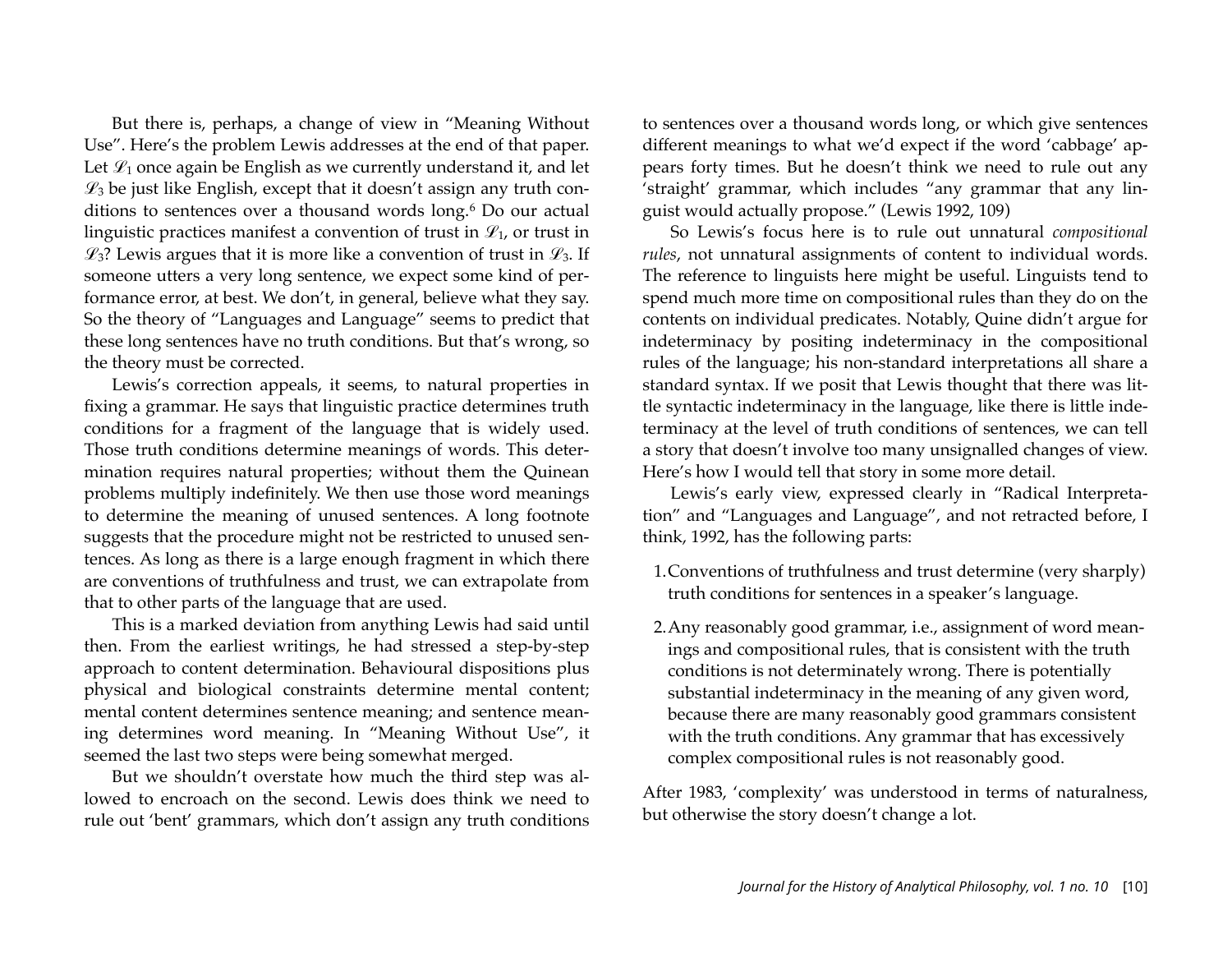The later view, which goes by somewhat more quickly in "Meaning Without Use", has the following parts:

- 1.Conventions of truthfulness and trust in (the bulk of) the used fragment of the language determine truth conditions for that fragment.
- 2.Naturalness considerations determine the compositional rules for the language by extrapolation from that grammar.
- 3.Word meanings are determined, so far as they are determinate, by the truth conditions for sentences, plus the compositional rules.
- 4.Truth conditions for sentences outside the used fragment are determined by the word meanings and the compositional rules.

Neither of these views look much like the orthodox view. Remember that the orthodox view has it that considerations of naturalness can be used to resolve debates in metaphysics. That's certainly the use that Sider (2001a) makes of the orthodox view. But on the early view, simplicity considerations only come in after the truth conditions for every sentence have been determined, and hence so that all metaphysical debates are settled. And on the later view, simplicity considerations primarily are used to settle truth conditions for unused, or at least unusual, sentences.

Now if you thought the salient fragment in point 1 of the later view was small, and if you thought naturalness had a major role to play in step 3 of the later view, you would get back to something like the orthodox view. But I don't see the textual evidence for either of those positions. Lewis says that "the used fragment is large and varied." (Lewis 1992, 110) It doesn't look like he is positing wholesale changes to his view on the determination of truth conditions. He is positing some changes; the last two pages of the paper are clearly marked as deviations from his earlier position. But both the examples he uses and the rhetoric around them suggests that the bulk of the changes happen at point 2. Naturalness considerations constrain the syntax of a language much more tightly than they constrain the assignment of meaning to a given word. In sum, at no point in the evolution of his views did Lewis seem to endorse the orthodox interpretation, even as a theory of word meaning.

#### **5. An Argument for the Orthodox Interpretation**

So far I've argued that there is no solid textual support for the orthodox interpretation. My rival interpretation relied on there being a connection between naturalness and induction, and as we've just seen, there is some textual evidence for this. But perhaps there is a more indirect way to motivate the orthodox interpretation of Lewis. The orthodox interpretation attributes to Lewis a theory that is quite attractive as a theory of semantic determinacy and indeterminacy. Call that theory the **U&N Theory**, short for the **U**se plus **N**aturalness theory of meaning. Since Lewis was clearly looking for such a theory when he discussed naturalness in the context of his theory of content, it is reasonably charitable to attribute the **U&N Theory** to him, as the orthodox interpretation does.

My response to this will be in three parts. First, I'll argue in this section that my rival interpretation attributes to Lewis a theory of semantic determinacy and indeterminacy that does just as well at capturing the facts Lewis wanted a theory to capture, so there's no charity based reason to attribute the **U&N Theory** to him (And, as we saw in the previous section, there's no direct textual reason to attribute it to him either.) Second, the **U&N Theory** is subject to the criticisms in (Williams 2007), while the theory I attribute to Lewis is not. Third, the **U** part of the **U&N Theory** is hopelessly vague; it isn't clear how to say what 'use' is on a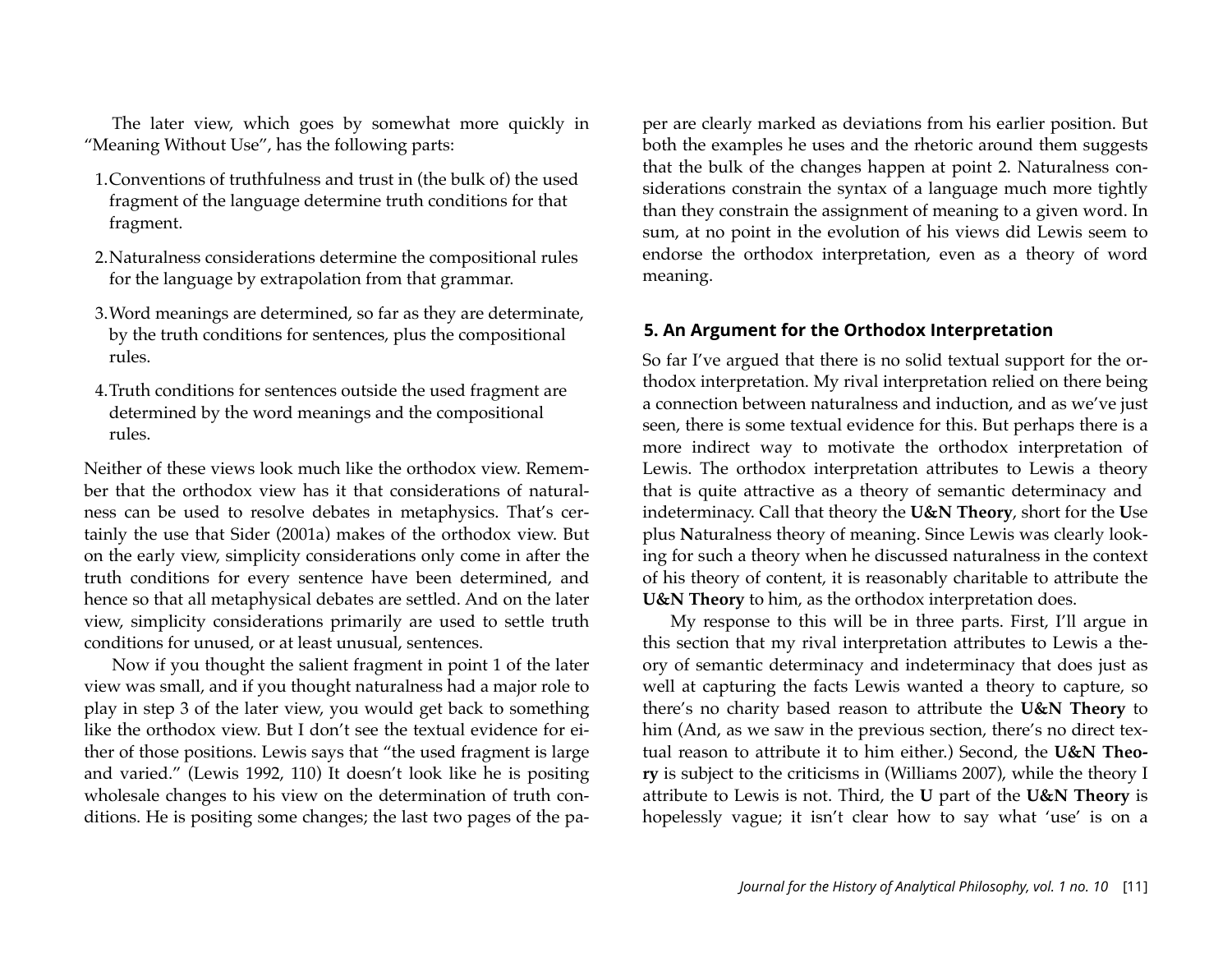Lewisian theory that makes it suitable to add to naturalness to deliver meanings. Either use is so thick that naturalness is unneeded, or it is so thin that naturalness won't be sufficient to set meaning. So actually it isn't particularly charitable to attribute this theory to him.

Still, let's start with the attractions of the **U&N Theory**. On the one hand, agents are inclined to say "All emeralds are green" both in situations where they've seen a lot of green emeralds (and no non-green ones) and in situations where they've seen a lot of grue emeralds (and no non-grue ones). That's because, of course, those are exactly the same situations. So at first glance, it doesn't look like the way in which "green" is used will determine whether it means green or grue. On the other hand, once we add a requirement that terms have a relatively natural meaning, we do get this to fall out as a result. Moreover we can even see how this falls out of a recognisably Lewisian approach to meaning.

Consider again our agent who says "All emeralds are green" after seeing a lot of emeralds that are both green and grue. And remember that for her to speak a language, she must typically conform to conventions of truthfulness and trust in that language. Now if the agent was speaking  $\mathcal{L}_2$ , she would have to think that she's doing an OK job of being truthful in  $\mathcal{L}_2$  by saying "All emeralds are green". But that would be crazy. Why should she think that all emeralds are grue given her evidence base? To attribute to her that belief would be to gratuitously attribute irrational beliefs to her. And on Lewis's picture, gratuitous attributions of irrationality are false. So the agent doesn't have that belief. So she's not speaking  $\mathscr{L}_2$ .

Things are even clearer from the perspective of hearers. A hearer of "All emeralds are green" would be completely crazy to come to believe that all emeralds are grue. The hearer knows, after all, that the speaker has no acquaintance with the emeralds that would have to be blue for all emeralds to be grue. So the hearer

knows that this utterance could not be sufficient evidence to believe that all emeralds are grue. Yet if she speaks  $\mathcal{L}_2$ , she is disposed to believe that all emeralds are grue on hearing "All emeralds are green". She isn't irrational, or at least we shouldn't assign irrationality to her so quickly, so she doesn't speak  $\mathcal{L}_2$ .

So it looks like in this one case at least, we have a case where use plus naturalness gives us the right theory. Agents are disposed to use "green" to describe emeralds that are green/grue. But the fact that greenness is more natural than gruesomeness makes it more appropriate to attribute to them a convention according to which "All emeralds are green" means that all emeralds are green and not that all emeralds are grue.

But more carefully, what we should say is that the **U&N Theory** gives us the right result in this case. It doesn't follow that it will work in all cases, or anything like it. And it doesn't follow that it works for the right reasons. As we'll see, neither of those claims are true. In fact, just re-reading the last three paragraphs should undermine the second claim. Because we just saw a derivation that the agents are not speaking  $\mathcal{L}_2$  that didn't even appeal to the **U&N Theory**. Rather, that derivation simply used the theory of meaning in *Convention* and the theory of mental content in "Radical Interpretation". It's true that the latter theory assigns a special role to rationality, and the theory of rationality we used has, among other things, a role for natural properties, but that is very different to the idea that naturalness feeds directly into the theory of meaning in the way the orthodox interpretation says. As I said at the start, I think the best interpretation of Lewis is that he changed his theory of *rationality* in 1983, but that's the only change to his theory of *meaning*.

Put another way, these reflections on "green" and "grue" are consistent with the view that the **U&N Theory** is a false *theory*, but a useful *heuristic*. It's a useful heuristic because it agrees with the true Lewisian theory in core cases, and is much easier to apply.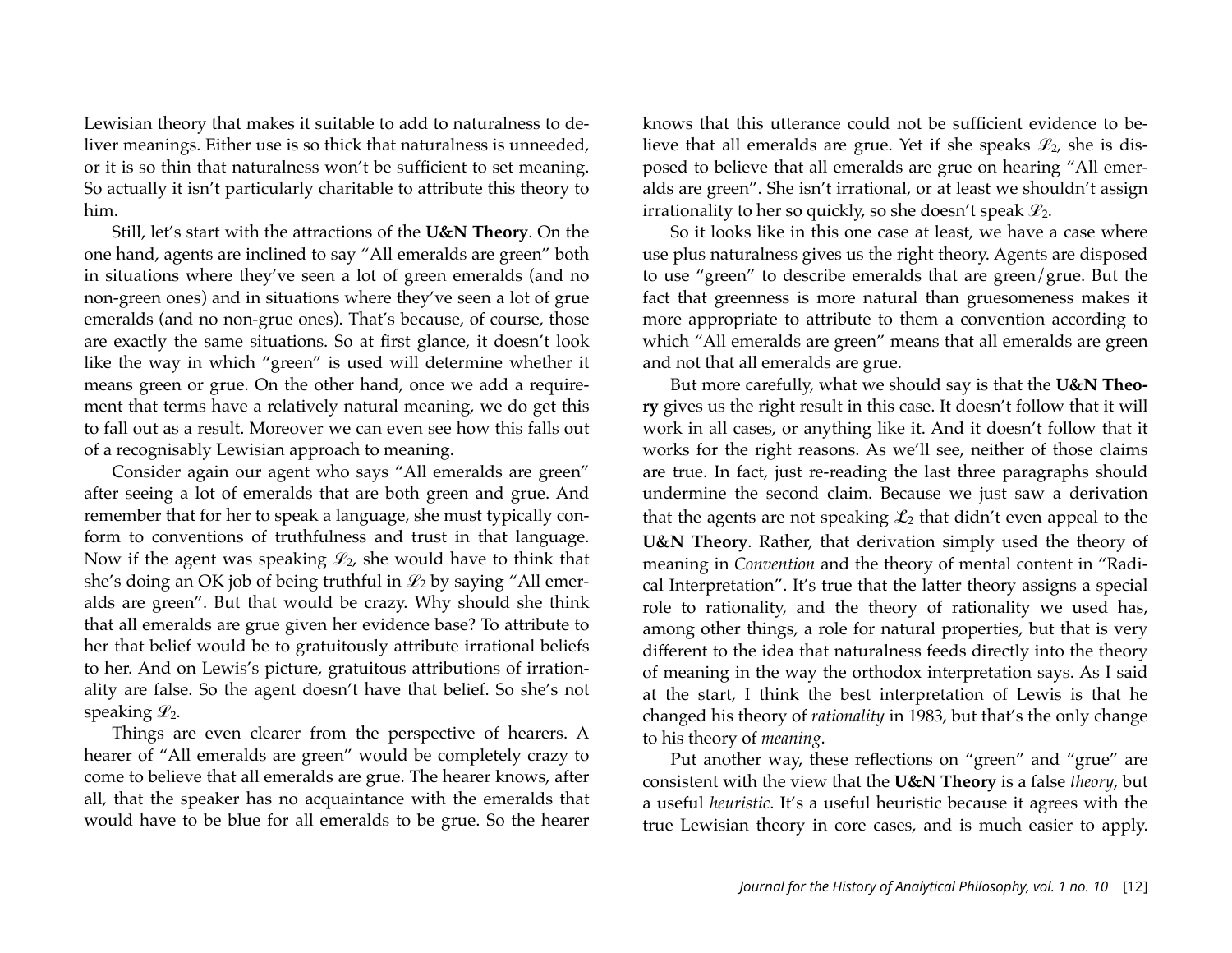That's exactly what I think the **U&N Theory** is, both as a matter of fact, and as a matter of Lewis interpretation.

## **6. Indeterminacy and Radically Deviant Interpretations**

If the **U&N Theory** is a heuristic not a theory, we should expect that it will break down in extreme cases. That's exactly what we see in the cases discussed in (Williams 2007). Those cases highlight the fact that a Lewisian theorist needs to be careful that we don't end up concluding that normal people, such as the agent in our example who says "All emeralds are green", speak  $\mathcal{L}_4$ .  $\mathcal{L}_4$  is a language in which all sentences express claims about a particular mathematical model (essentially a Henkin model of the sentences the agent accepts), and it is set up in such a way that ordinary English sentences come out true, and about very natural parts of the model. On the **U&N Theory**, it could easily turn out that ordinary speakers are speaking  $\mathcal{L}_4$ , since the assigned meanings are so natural. We can see this isn't a consequence of *Lewis's* theory by working through the case from first principles. I have two arguments here, the first of them relying on some slightly contentious claims about the epistemology of mathematics, the second less contentious.

Assume, for reductio, that ordinary speakers are speaking  $\mathcal{L}_4$ . So, for instance, when O'Leary says "The beer is in the fridge", what he says is that a certain complicated mathematical model has a certain property. (And indeed it has that property.) Now this won't be a particularly rational thing for O'Leary to say unless he knows more mathematics than ordinary folks like him ordinarily do. So if O'Leary has adopted a convention of truthfulness and trust in  $\mathcal{L}_4$ , then uttering "The beer is in the fridge" would be irrational, even if he is standing in front of the open fridge, looking at the beer. That's a gratuitous assignment of irrationality, and gratuitous assignments of irrationality are false, so O'Leary doesn't speak  $\mathscr{L}_4$ .

Perhaps that is too quick. After all, the mathematical claim that  $\mathscr{L}_4$  associates with "The beer is in the fridge" is a necessary truth. And Lewis's theory of content is intentional, not hyperintentional. So O'Leary does know it is true. (And when he is standing in front of the fridge, there's even a sense that he knows that "The beer is in the fridge" expresses a truth, if  $\mathcal{L}_4$  is really his language.) I think that's probably not the right sense of "rational", and I'm not altogether sure how much hostility to hyperintensionalism we should attribute to Lewis. But so as to avoid these questions, it's easier to consider a different argument that focusses attention on O'Leary's audience.

When O'Leary says "The beer is in the fridge", Daniels hears him, and then walks to the fridge. Why does Daniels make such a walk? Well, he wants beer, and believes it is in the fridge. That looks like a nice rational explanation. But why does he believe the beer is in the fridge? I say it's because he's (rationally) adopted a convention of truthfulness and trust in  $\mathcal{L}_1$ , and so he rationally comes to believe the beer is in the fridge when O'Leary says "The beer is in the fridge". On the assumption that O'Leary and Daniels speak  $\mathcal{L}_4$ , none of this story goes through. But we must have some rational explanation of why O'Leary's statement makes Daniels walk to the fridge. So O'Leary and Daniels must not be speaking  $\mathscr{L}_4$ .

Michael Morreau pointed out (when I presented this talk at CSMN) that the preceding argument may be too quick. Perhaps there is a way of rationalising Daniels's actions upon hearing O'Leary's words consistent with the idea that they both speak  $\mathcal{L}_4$ . Perhaps, for instance, Daniels's walking to the fridge constitutes saying something in a complicated sign language, and that thing is the rational reply to what O'Leary said. If this kind of response works, and I have no reason to think it won't, the solution is to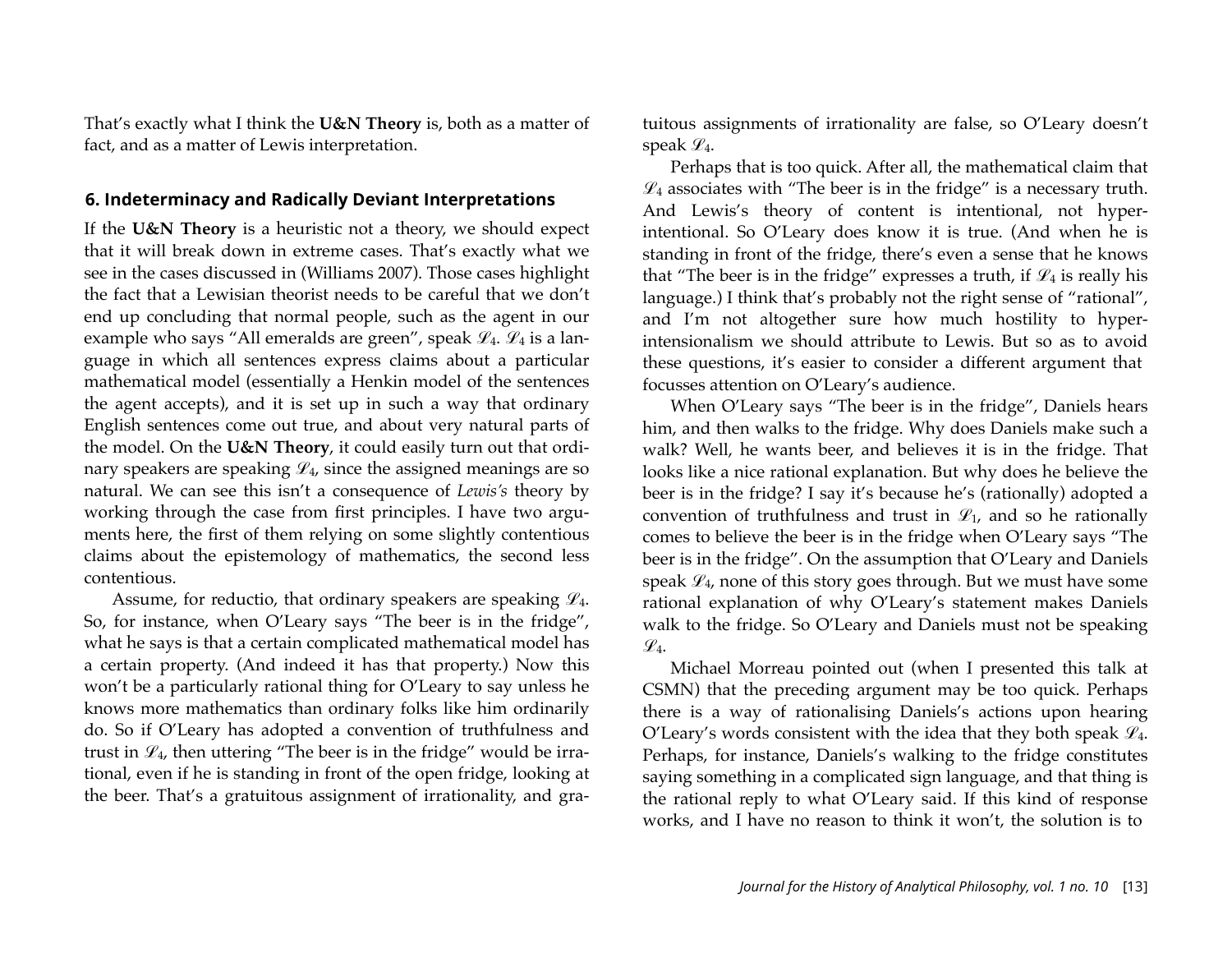increase the costs to Daniels of performing such a reply. For instance, not too long ago I heard Mayor Bloomberg say "Lower Manhattan is being evacuated because of the impending hurricane", and I (and my family) packed up and evacuated from Lower Manhattan. Even if one could find an interpretation of our actions in evacuating that made them constitute the assertion of a sensible reply to Bloomberg's mathematical assertion in  $\mathcal{L}_4$ , it would be irrational to think I made such an assertion. Evacuating ahead of a storm with an infant is not fun - if it was that hard to make mathematical assertions, I wouldn't make them! And I certainly wouldn't make them in reply to someone who wouldn't even see my gestures. So I think at least some of the actions that are rationalised by testimony, interpreted as sentences of  $\mathcal{L}_1$ , are not rationalised by testimony, interpreted as  $\mathcal{L}_4$ . By the kind of appeal to the principle of charity we have used a lot already, that means that  $\mathcal{L}_4$  is not the language most people speak.

The central point here is that when we are ruling out particularly deviant interpretations of some speakers, we have to make heavy use of the requirement that the interpretation of their shared language rationalises what they do. In part that means it must rationalise why they utter the strings that they do in fact utter. And when we're considering this, we should remember the role of naturalness in a theory of rationality. But it also means that it must rationalise why people respond to various strings with non-linguistic actions, such as walking to the fridge, or evacuating Lower Manhattan. Naturalness has less of a role to play here, but the Lewisian theory still gets the right answers provided we apply it carefully. Since the Lewisian theory gets the right answers, and the **U&N Theory** gets the wrong answers, it follows that the **U&N Theory** isn't Lewis's theory, and so orthodoxy is wrong.

#### **7. What is the Use of a Predicate?**

We concluded the last section with an argument that Lewis isn't vulnerable to the claim that his theory assigns complicated mathematical claims as the meanings of ordinary English sentences. That interpretation, we argued, is inconsistent with the way those sentences are used. In particular, it is inconsistent with the way that *hearers* use sentences to guide their actions.

So far so good, we might think. But notice how much has been packed into the notion of use to get us this far. In identifying the use O'Leary makes of "The beer is in the fridge", we have to say a lot about O'Leary's beliefs and desires. And in identifying the use Daniels makes of it, we *primarily* talk about the sentence's effects on Daniels's beliefs and desires. That is, just saying how the sentence is used requires saying a lot about mental states of speakers. And that will often require appealing to constitutive rationality; we say that Daniels's beliefs about the fridge changed because we need to rationalise his fridge-directed behaviour.

And this should all make us suspicious about the prospects for identifying meaning (in a Lewisian theory) with use plus naturalness. The argument above that naturalness mattered to meaning relied on the idea that naturalness matters because it affects which states are rational, and hence which states are actualised. A belief that all emeralds are grue is unnatural, so it is hard to hold. And since it is hard to hold, it is hard to think one is conforming to a convention of truthfulness in a language if one utters sentences that mean, in that language, that all emeralds are grue. That's why it is wrong, *ceteris paribus,* to interpret people as speaking about grueness.

But now consider what happened when we were talking about Daniels and O'Leary. Even to say how they were using the sentence "The beer is in the fridge", we had to say what they believed before and after the sentence was uttered. In other words, their mental states were constitutive of the way the sentence was used.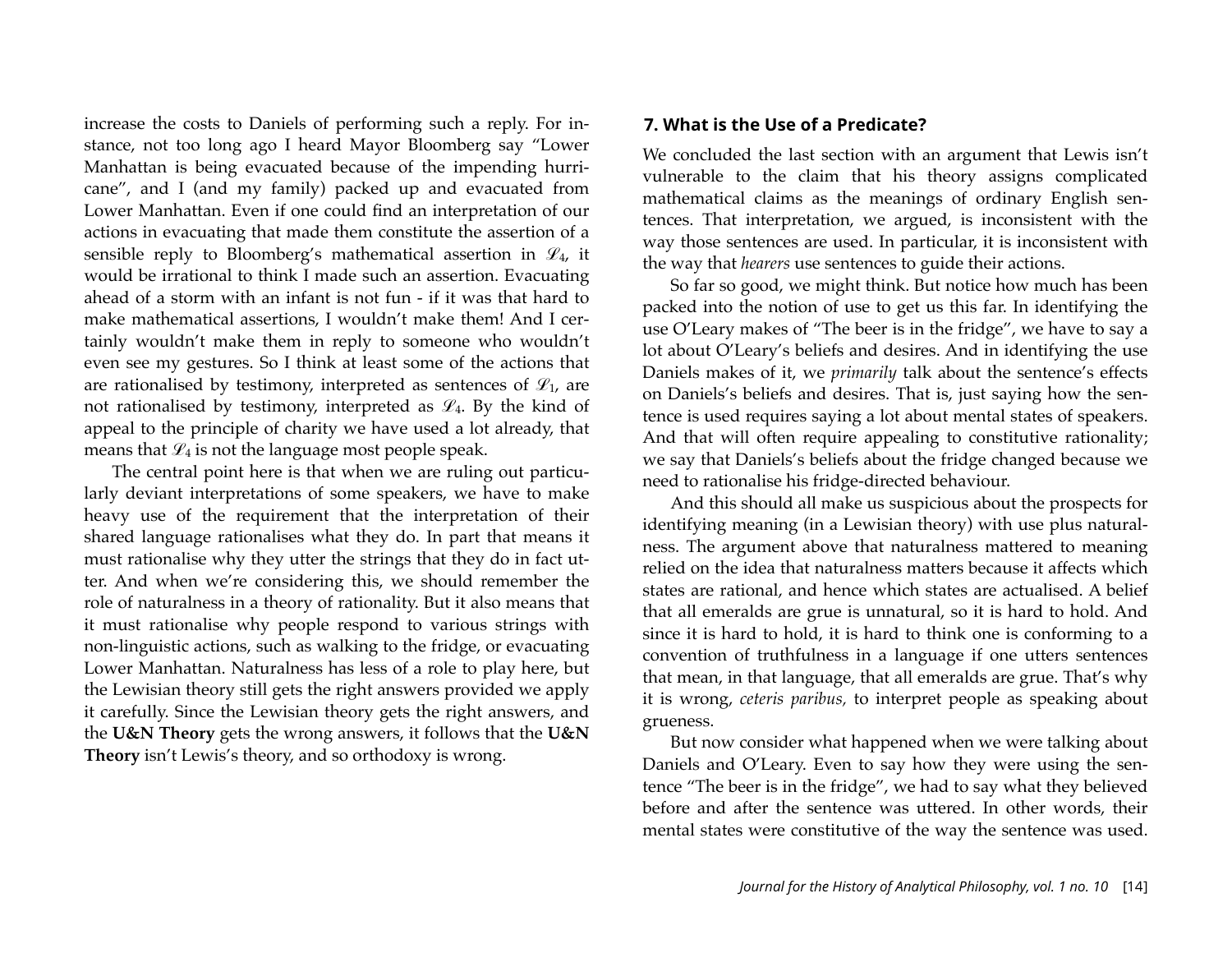Now add in the extra premise, argued for above, that naturalness matters to Lewis's theory of linguistic content because, and only because, it matters to his theory of mental content. (And it only matters to mental content because it matters to the principle of charity that Lewis uses.) If mental states, and their changes, are part of how the sentences are used, it will be rather misleading to say that meaning is determined by use plus naturalness. A better thing to say is that meaning is determined by use, and that some key parts of use, i.e., mental states of speakers and hearers, are determined in part by naturalness.

So I'm sceptical of the **U&N Theory**. We can put the argument of the last few paragraphs as a dilemma. There are richer and thinner ways of identifying the use to which a sentence is put. A thin way might, for instance, just focus on the observable state of the part of the physical world in which the sentence is uttered. A rich way might include include, inter alia, the use that is made of the sentence in the management of belief and the generation of rational action. If we adopt the thin way of thinking about use, then adding naturalness won't be enough to say what makes it the case that O'Leary and Daniels are speaking  $\mathscr{L}_1$  rather than  $\mathscr{L}_4$ . If we adopt the rich way of thinking about use, then the role that naturalness plays in the theory of meaning has been incorporated into the metaphysics of use. Neither way makes the **U&N Theory** true while assigning naturalness an independent role. This dilemma isn't just an argument that we shouldn't attribute the **U&N Theory** to Lewis; it is an argument against anyone adopting that theory.

#### **8. From Theory to Applied Semantics**

So far we've argued that Lewis's semantic theory did not look a lot like the orthodox interpretation. It's true that he thought the way a sentence was used was of primary importance in determining its meaning. And it's true that he thought naturalness mattered to meaning. But that wasn't because naturalness came in to resolve the indeterminacy left in a use-based theory of meaning. Rather, it was because naturalness was in a part of the theory of mental content, and specifying the mental states of speakers and hearers is part of specifying how the sentence is used.

But note that these considerations apply primarily to investigations at a very high level of generality, such as when we're trying to solve the problems described in "Radical Interpretation". They don't apply to investigations into applied semantics. Let's say we are trying to figure out what O'Leary and Daniels mean by "green". And assume that we are taking for granted that they are speaking a language which is, in most respects, like English. This is hardly unusual in ordinary work in applied semantics. If we are writing a paper on the semantics of colour terms, a paper like, say, "Naming the Colours", we don't concern ourselves with the possibility that every sentence in the language refers to some complicated mathematical claim or other.

Now given those assumptions, we can identify a moderately thin notion of use. We know that O'Leary uses "green" to describe things that are, by appearance, both green and grue. We also know that when O'Leary makes such a description, Daniels expects the object will be both green and grue. So focus on a notion of use such that the *use* of a predicate just is a function of which objects speakers will typically apply the predicate to, and which properties hearers take those objects to have once they hear the predication. If we wanted to be more precise, we could call this notion of 'use' simply *predication*. When we are doing applied semantics, especially when we are trying to figure out the meaning of predicates, we typically know which objects a speaker is disposed to predicate a predicate of, and that's the salient feature of use. (This is why I said the most accurate heuristic would be meaning is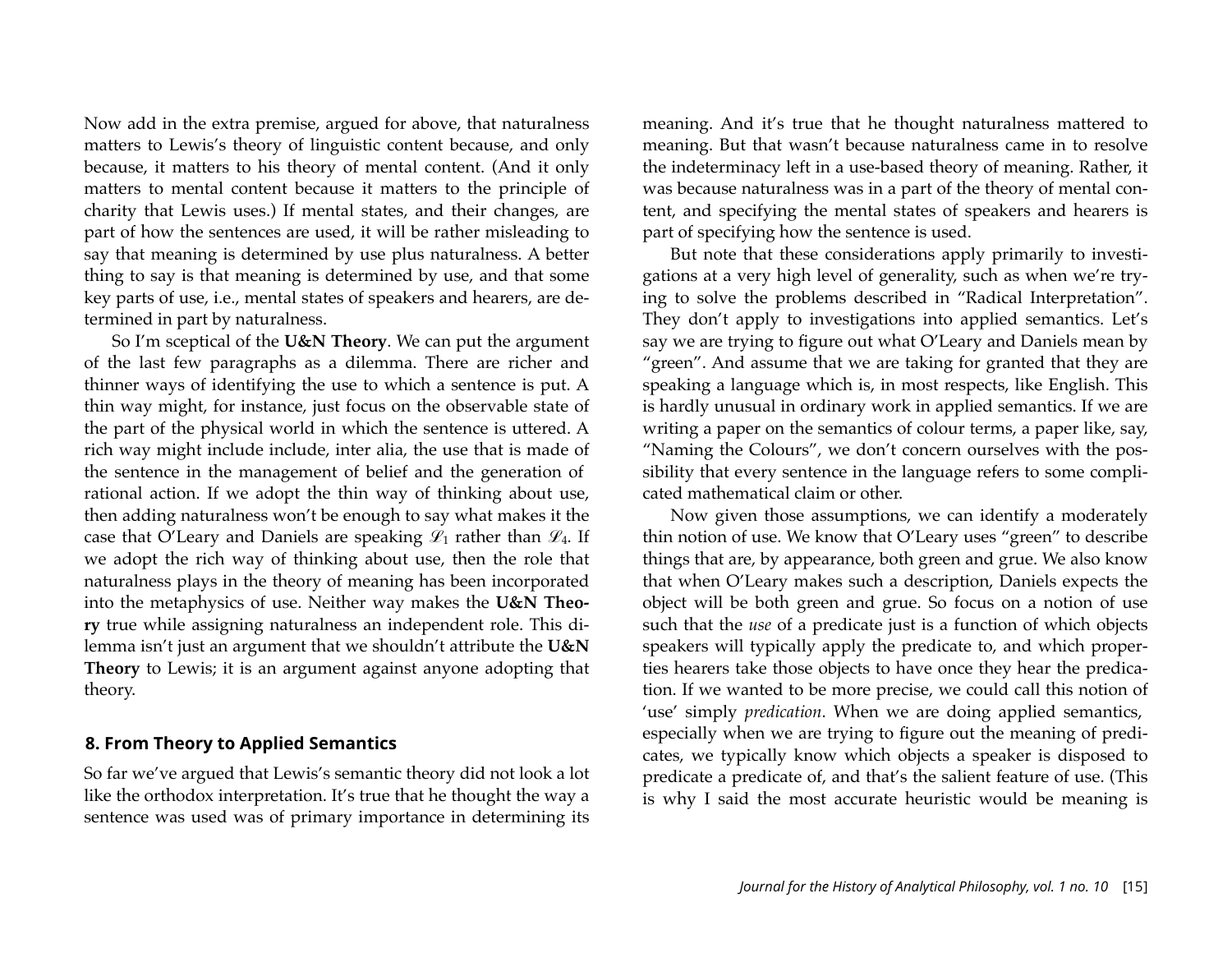predication plus naturalness; predication is the bit of use we care about in this context.)

This identification of use wouldn't make any sense if we were engaged in theorising at a much more abstract level. If we are doing radical interpretation, then we have to take non-semantic inputs, and solve simultaneously for the values of the subject term and the predicate term in a (simple) sentence. But when we are just doing applied semantics, and working just on the meaning of a term like "green" in a well-functioning language, we can presuppose facts about the denotation of the subject term in sentences like *S is green*, and presuppose facts about what is the subject and what is the predicate in that sentence, and then we can look at which properties hearers come to associate with that very object on hearing that sentence.

Now that we have a notion of use that's distinct from naturalness, we can ask whether it is plausible that predicate meaning is use (in that sense) plus naturalness. And, quite plausibly, the answer is yes. The arguments in (Sider 2001a) and (Weatherson 2003) in favour of this theory look like, at the very least, good arguments that the theory does the right job in resolving Kripkensteinian problems. The theory is immune to objections based on radical reinterpretations of the language, as in (Williams 2007), because those will be inconsistent with the use so defined. And the theory fits nicely into Lewis's broader theory of meaning, i.e., his metasemantics, which is in turn well motivated. So I think there are good reasons to hold that when we're doing applied semantics, the **U&N Theory** delivers the right verdicts, and delivers them for Lewisian reasons. That's the heart of what's true about the **U&N Theory**, even if it isn't a fully general theory of meaning.

#### **Brian Weatherson**

Professor of Philosophy University of Michigan brian@weatherson.org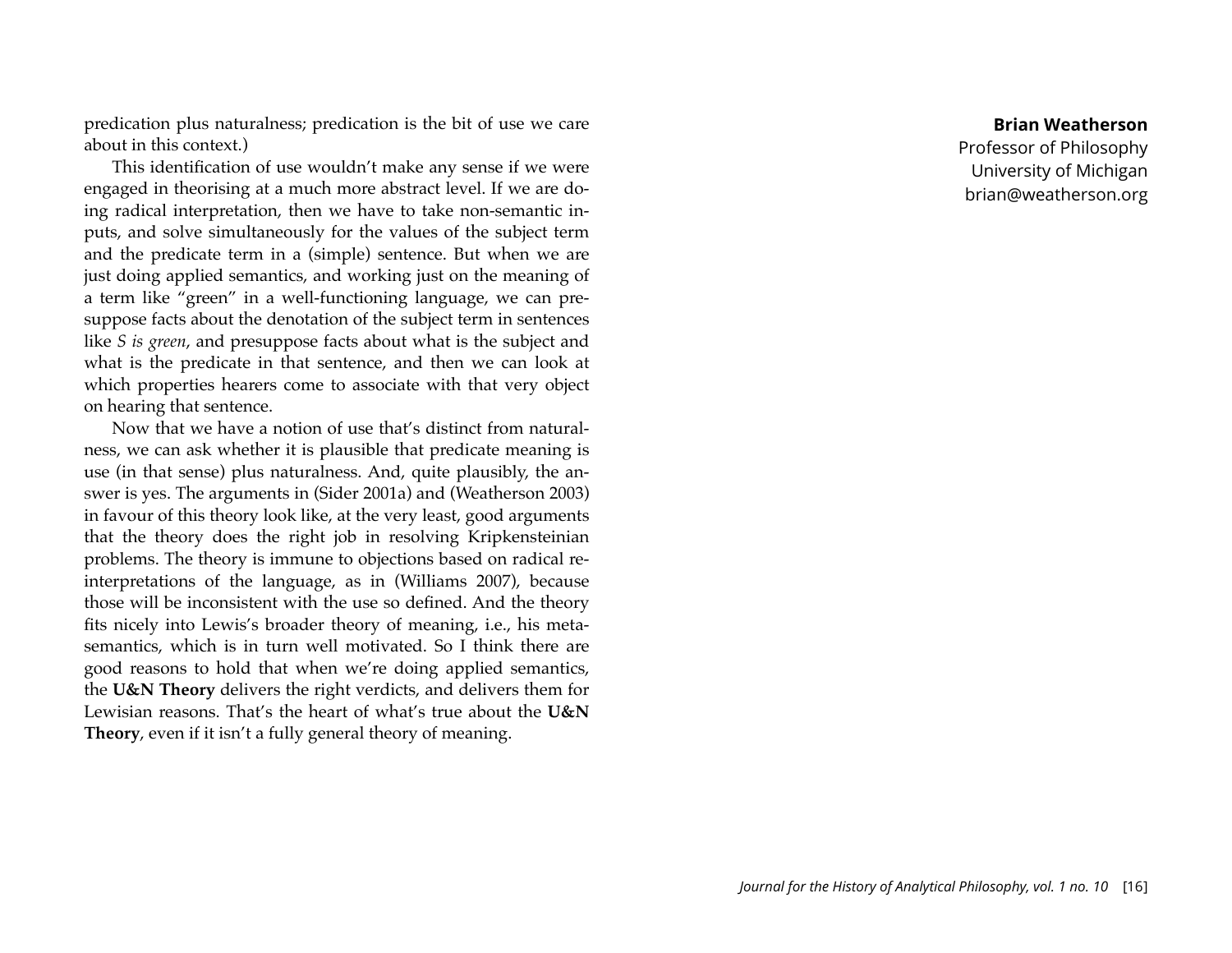#### **Notes**

<span id="page-17-0"></span>1 Holton (2003) is more nuanced, but does tell a similar story in the context of discussing Lewis's account of (potential) semantic indeterminacy. Weatherson (2010) follows Holton in this respect.

<span id="page-17-1"></span>2 As some further evidence for how orthodox the 'orthodox' interpretation is, note that Williams (2007) is a prize winning essay published with two commentaries in the Philosophical Review. That paper takes the orthodox interpretation as its starting point, and neither of the commentaries (Bays (2007) and Hawthorne (2007)) criticise this starting point.

<span id="page-17-2"></span>3 Schwarz (2006) develops his criticism of orthodoxy in more detail, and in English, but it is as yet unpublished.

<span id="page-17-3"></span>4 These points are stressed by Wolfgang Schwarz (2006, 2009). He also notes that in "Putnam's Paradox" Lewis explicitly sets these parts of his theory aside so he can discuss Putnam's arguments on grounds most favourable to Putnam. As Schwarz says, this should make us suspicious of the central role "Putnam's Paradox" plays in defences of the orthodox interpretation. We will return to this point in the section on textual evidence for and against orthodoxy.

A referee notes, correctly, that the phrase 'in the first instance' is doing a lot of work here. That's right; we'll return in much more detail below to Lewisian theories of word meaning, and what role naturalness plays in them.

<span id="page-17-4"></span>5 The view I'm attributing to Lewis is endorsed by one prominent supporter of the orthodox interpretation, namely Ted Sider. See his (2012, 35ff).

<span id="page-17-5"></span>6 If you think sentences with a thousand words are too easy to understand for the argument of this paragraph, make the threshold higher; as long as the threshold is finite, it won't affect the argument.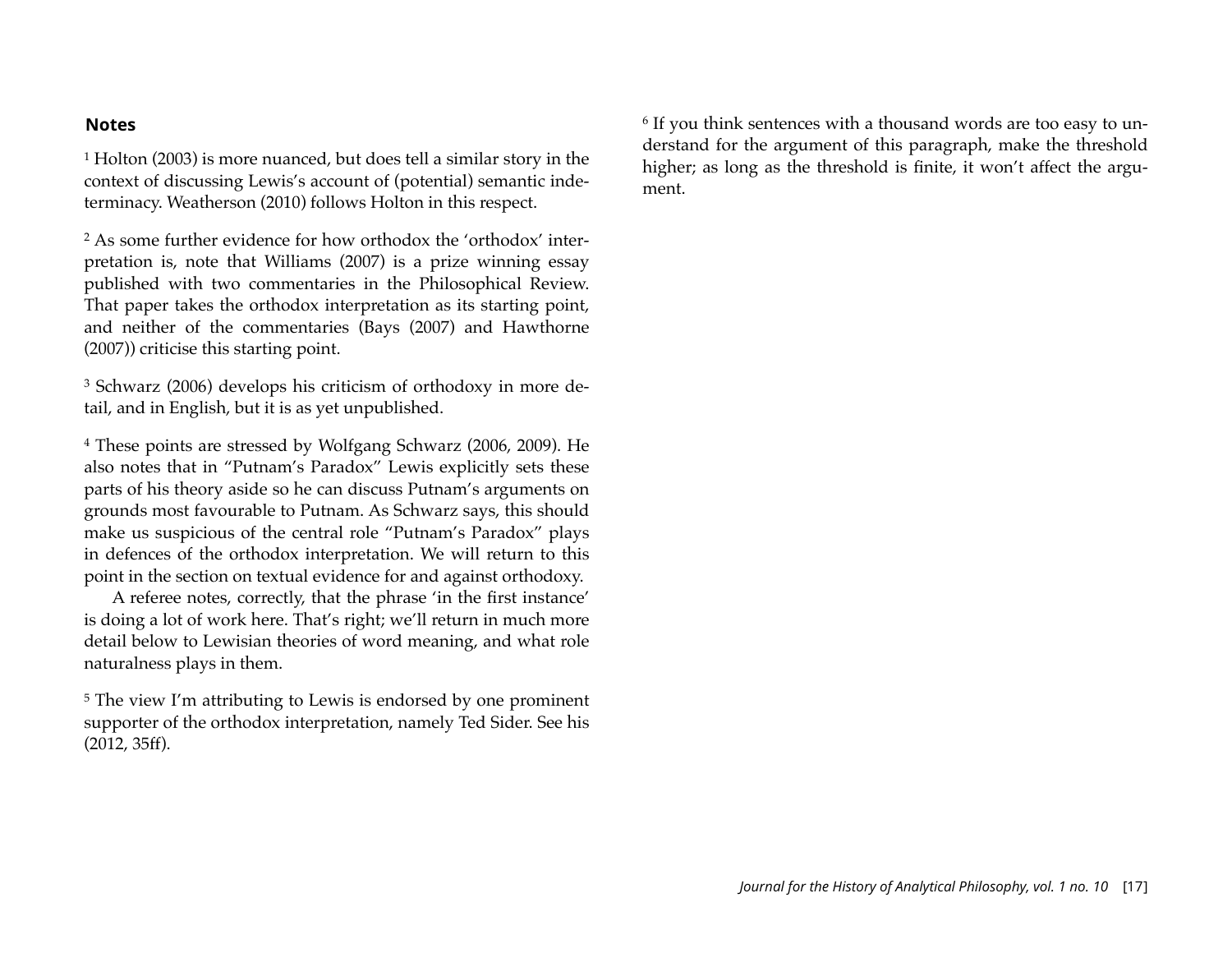## **References**

- T. Bays. The Problem with Charlie: Some Remarks on Putnam, Lewis and Williams. *Philosophical Review* 116:401–425, 2007.
- J. Hawthorne. Craziness and Metasemantics. *Philosophical Review* 116:427–440, 2007.
- R. Holton. David Lewis's Philosophy of Language. *Mind and Language* 18:286-295, 2003.
- D. Lewis. *Convention: A Philosophical Study*. Cambridge, Harvard University Press, 1969.
- D. Lewis. Radical Interpretation. *Synthese* 27:331–344, 1974.
- D. Lewis. Languages and Language. In *Minnesota Studies in the Philosophy of Science*, 7:3–35. Minneapolis: University of Minnesota Press, 1975.
- D. Lewis. Attitudes De Dicto and De Se. *Philosophical Review* 88: 513–543, 1979.
- D. Lewis. Mad Pain and Martian Pain. In Ned Block, editor, *Readings in the Philosophy of Psychology*, pages 216-232. Cambridge: Harvard University Press, 1980.
- D. Lewis. New Work for a Theory of Universals. *Australasian Journal of Philosophy* 61: 343–377, 1983.
- D. Lewis. Putnam's Paradox. *Australasian Journal of Philosophy* 62: 221-236, 1984.
- D. Lewis. *On the Plurality of Worlds*. Oxford: Blackwell Publishers, 1986.
- D. Lewis. Meaning without Use: Reply to Hawthorne. *Australasian Journal of Philosophy* 70: 106-110, 1992.
- D. Lewis.. Reduction of Mind. In Samuel Guttenplan, editor, *A Companion to the Philosophy of Mind*, pages 412–431. Oxford: Blackwell, 1994. Reprinted in Lewis 1999. References to reprint.
- D. Lewis. *Papers in Metaphysics and Epistemology*. Cambridge: Cambridge University Press, 1999.
- W. Schwarz. *Lewisian Meaning without Naturalness*. Unpublished manuscript, 2006.
- W. Schwarz. *David Lewis: Metaphysik und Analyse*. Paderborn: Mentis-Verlag, 2009.
- T. Sider. Criteria of Personal Identity and the Limits of Conceptual Analysis. *Philosophical Perspectives* 15: 189–209, 2001a.
- T. Sider. *Four-Dimensionalism*. Oxford: Oxford University Press, 2001b.
- T. Sider. *Writing the Book of the World*. Oxford: Oxford University Press, 2012.
- R. Stalnaker. Lewis on Intentionality. *Australasian Journal of Philosophy* 82: 199–212, 2004.
- B. Weatherson. What Good Are Counterexamples?. *Philosophical Studies* 115: 1-31, 2003.
- B. Weatherson. Vagueness as Indeterminacy. In Richard Dietz and Sebastiano Moruzzi, editors, *Cuts and Clouds: Vaguenesss, its Nature and its Logic*, pages 77–90. Oxford: Oxford University Press, 2010.